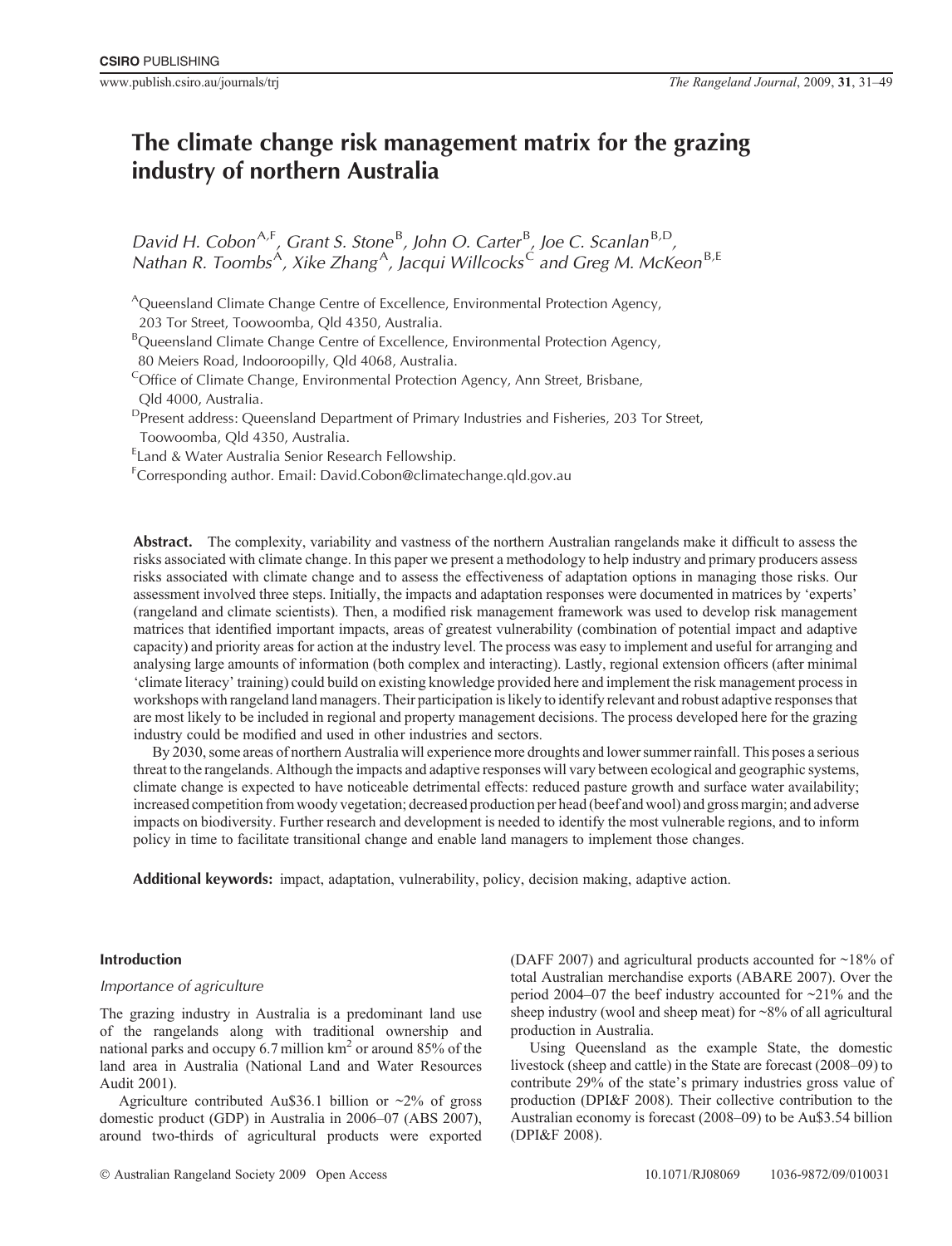Drought has a major impact on the Australian economy, which was highlighted in 2002–03 with a 19 percent fall in the value of agricultural production which led to a decline in Australia's GDP growth of  $\sim$ 1% ([Lu and Hedley 2004\)](#page-14-0).

## *Effect of climate change on agricultural resources and productivity*

Climate change is projected to have a significant adverse impact on Australia's agricultural production and exports ([IPCC 2007](#page-14-0); [Stern 2007](#page-15-0); [Garnaut 2008](#page-14-0)). Australian production of beef, sheep meat and wool could decline by 5–11% by 2030 relative to the reference case [\(Heyhoe](#page-14-0) *et al*. 2008, reference case is 'business as usual'inthe absence of anyimpacts from climate change, external changes or new policy changes). In northern Australia, the decline in beef production is expected to be 3.5% by 2030 ([Heyhoe](#page-14-0) *et al*[. 2008](#page-14-0)).

Again using Queensland as an example State, the impact of climate change in Queensland's rangelands is unclear, with wide uncertainties reported in projections of the growth of pasture, beef liveweight gain and livestock carrying capacities (Hall *[et al](#page-14-0)*. [1998\)](#page-14-0). This uncertainty was associated with choice of rainfall scenarios in the modelling simulations used. The climate change impacts also varied considerably across the state depending on whether moisture, temperature or nutrients were the limiting factors. Studies in regional Queensland show less variability in pasture growth and production projections than the state-wide study [\(Cobon](#page-14-0) *et al*. 2005; [Cobon and Toombs 2007, 2008](#page-14-0)); however, regional projections of climate change include additional uncertainty associated with spatial downscaling from larger scale global circulation models ([Charles](#page-14-0) *et al*. 1999).

The rangelands in Australia support vast natural plant and animal biodiversity which is likely to be highly vulnerable to climate change. The rate of environmental change associated with the changing climate is predicted to be faster than any change in the past so adequate response through adaptive evolution is unlikely for most species and fragmentation of natural landscapes presents formidable barriers to natural migration ([Hughes 2003](#page-14-0)).

The interactions between human induced changes in different climate variables and the effects on biological processes are often complex and difficult to interpret accurately. For example, a rise in carbon dioxide concentration is likely to increase pasture growth but this benefit maybe offset by reduced rainfall and higher temperatures decreasing non-structural carbohydrate concentrations and digestibility in tropical grasses ([Howden](#page-14-0) *et al*[. 1999](#page-14-0); Crimp *et al*[. 2002; IPCC 2007](#page-14-0)).

#### *Uncertainty – climate projections and biological processes*

The most recent comprehensive best estimate projections for Australia in 2030 indicate a rise in average temperature of  $0.7-1.2$ °C, little change in annual rainfall in the far north and decreases of 2–5% elsewhere, and 2% increased potential evapotranspiration [\(CSIRO and Bureau of Meteorology 2007](#page-14-0)). There is uncertainty associated with these projections due to differences between models and uncertainty in the likely green house emissions in future years.

Gaps in our understanding of some biological process (e.g. relationship between  $CO<sub>2</sub>$  level and vegetation growth) and problems associated with accurately representing complex systems in modelling limit our capacity to understand the 'real impacts and most effective adaptive responses' of climate change ([McKeon](#page-15-0) *et al*. 2009, this volume).

## *Importance of commencing adaptation now*

Despite the lack of accurate future climate details and understanding of some biological processes, adaptation needs to occur now because past emissions of greenhouse gases have already committed Australia to further warming [\(Solomon](#page-15-0) *et al*. [2007\)](#page-15-0) and these emissions are continuing to increase ([Raupach](#page-15-0) *et al*[. 2007\)](#page-15-0). Risk assessment allows informed decisions to be made even where knowledge is limited.

Australian agricultural businesses have been surveyed with respect to climate change impacts on farm management and production ([ABS 2008](#page-13-0)). As a result of perceived climate change impacts on their agricultural business, nearly half the respondents have already changed management practices.

The Australian Federal and State governments' policy responses to climate change have focused on mitigation (e.g. National Greenhouse Response 1992, [Australian](#page-14-0) [Government 1992;](#page-14-0) National Greenhouse Strategy 1998, [Commonwealth of Australia 1998](#page-14-0); Queensland ClimateSmart 2050, [State of Queensland 2007\)](#page-15-0) although it's recognised that adaptation actions were important in enhancing resilience to climate change (e.g. ClimateSmart Adaptation 2007–12, DNRW 2007).

The availability and implementation of adaptation options will influence the ability of the grazing industry to ameliorate the impacts of, or potentially benefit from, climate change ([Stokes](#page-15-0) *et al*[. 2008](#page-15-0)). Early work describing likely changes in grazing management indicated a wide variety of responses that can assist with adapting to climate change (e.g. [McKeon](#page-15-0) *et al*. 1993). There have been more studies completed since then and many of these are referenced in the adaptation matrix reported later in this paper. Under moderate climate change these adaptation options are likely to be a key componentin effectively coping with climate change [\(Easterling](#page-14-0) *et al*. 2007).

Adaptation responses are important because the climate has already changed and these changes are likely to continue even if mitigation strategies are highly effective. An effective broad-scale adaptive response is most likely if the impacts of climate change are considered in decisions at all levels across a variety of sectors (e.g. agriculture, health, infrastructure, energy, transport).

The Australian CSIRO and the Bureau of Meteorology have recently detailed climate change projections for regions of Australia ([CSIRO and Bureau of Meteorology 2007](#page-14-0)) but the challenges for rangeland science are, for a range of spatial scales, to: (1) assess these projections in terms of impacts on rangeland grazing systems and their management; (2) develop effective adaptation responses and assess vulnerability; (3) enhance the capacity of regional extension to inform decision makers; and (4) inform policy of priorities for action.

## *Process to facilitate self action*

Completing a risk assessment can help identify the climate change impacts of most importance (impact risk) and the areas of greatest vulnerability (e.g. high potential impact with a low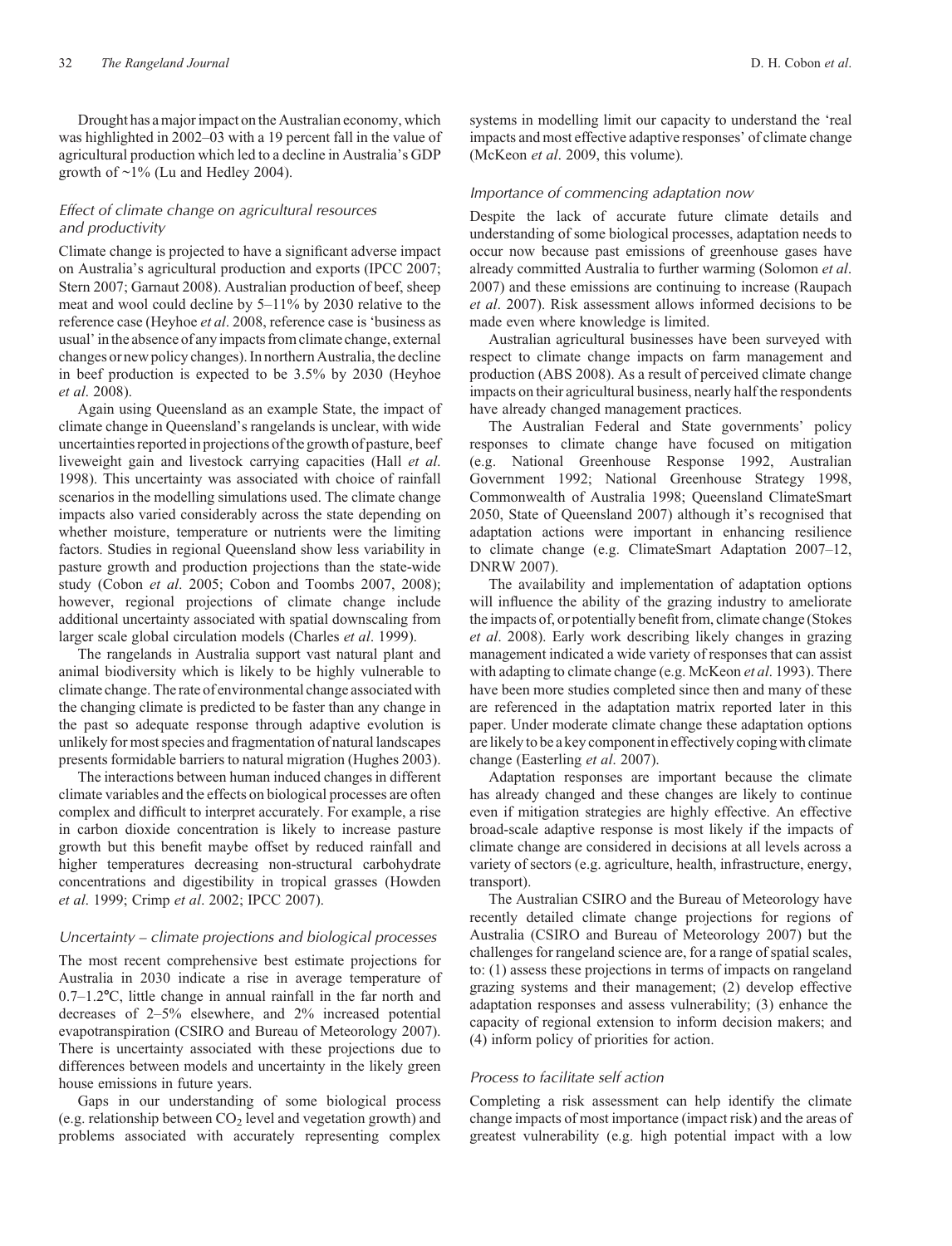<span id="page-2-0"></span>capacity to adapt). Risk is the product of consequence and likelihood ([Jones 2001](#page-14-0)). Although there is some understanding of the range of potential consequences of climate change for the grazing industry (e.g. decreases in pasture growth) understanding of the magnitude and/or likelihood of these consequences is less well developed.

The aim of this paper is to demonstrate a methodology for assessing the risk of climate change to the grazing industry in northern Australia. We developed matrices of the impacts of changes in climate (rising  $CO<sub>2</sub>$ , temperature, rainfall, etc.) on key elements of the grazing industry (including pasture growth, water availability and gross margin) and of adaptation responses to each of those impacts. We modified a risk management framework (AGO 2006) to complete an assessment for the grazing industry of northern Australia of the risk, vulnerability and priorities for action (managerial and policy).

## **Methods**

## *Adaptation and risk assessment*

The word 'adaptation' is used in this paper to include the actions of adjusting practices, processes, and capital responses to the actuality or threat of climate change [\(Adger](#page-13-0) *et al*. 2007). It refers to planned or autonomous adjustments in the system (natural, production, human) and can reduce harmful effects or exploit opportunities ([IPCC 2007\)](#page-14-0).

The effective and successful implementation of adaptive responses involves risk assessment and four other preconditions that are required in the adaptation process ([Warrick 2000](#page-15-0)). Implementation of adaptation measures is a continuous cycle of:

- gathering information;
- assessing the risks and developing responses;
- including the responses in normal decision making processes ('mainstreaming' adaptation);
- \* monitoring and evaluating the success and ongoing need of those responses (and of adaptation responses in other areas);
- raising awareness of future climate and the risks and opportunities; and
- \* building capacity to respond to those risks and opportunities.

The adaptation process is a model for communicating climate change risks and adaptive responses to a range of decision makers who are likely to implement them in management decisions or in government policy (e.g. land managers, regional groups, industry bodies, State and National governments).

The risk matrix used was derived from the Ansoff Product-Market Growth Matrix model [\(Ansoff 1957](#page-14-0)). This model hypothesises that the element of risk increases the further the strategy moves away from known quantities. For example, in a matrix illustrating consequences and likelihood of climate change, the risk increases as the consequences increase and the likelihood of occurrence becomes more certain. The risk matrix can help identify, prioritize, and manage key risks on a range of levels (e.g. business, industry, sector, state, country or global scale).

# *Workshops to develop matrix*

In a series of seven workshops in Brisbane, we modified a generic risk management framework (AGO 2006) which provided the guidance and ground rules to complete a risk assessment for the northern Australian grazing industry. These workshops were completed in five distinct steps:

- Step 1 At the beginning of the first workshop it was essential to develop a common understanding of the scope of the assessment, identify the climate change variables that were important to the grazing industry, articulate how the climate variables were assumed to change in the future, assess the level of confidence in the projections for each variable, and identify the important components (or elements) of the grazing industry;
- Step 2 In all workshops, we evaluated the impacts by using a modification of the risk management framework (AGO 2006) and the expert knowledge of the workshop participants to complete separate impact and adaptation matrices;
- Step 3 completing a risk assessment of the impacts to identify those of most importance (impact risk);
- Step 4 completing a risk assessment of the impacts and adaptive responses to identify areas of greatest vulnerability (e.g. high potential impact with low capacity to adapt); and
- Step 5 preparing the risk statements that can identify the nature and level of risk, the need for, and timing of the response and the nature of useful adaptation responses.

## *Step 1 - Establishing the risk assessment boundaries*

## *Scope of the assessment*

The geographical boundary was defined as the rangelands in northern Australia (north of 29°S) within a timeframe of 2030.

## *Key variables of climate change for the grazing industry*

The workshop participants identified 13 key variables of climate change with the potential to have a significant impact on the grazing industry. This list was not considered to be exhaustive but nonetheless adequate to provide a useful risk assessment overview of the grazing industry in northern Australia. The variables of climate change and the level of confidence in the projections we assigned (based on Cai *et al*[. 2005](#page-14-0); also see the following section) are presented in Table 1.

**Table 1. The components of climate change of importance to the grazing industry and the level of confidence in the climate change projections (source Cai** *et al***[. 2005\)](#page-14-0)**

| Variable of climate change                                           | Level of confidence       |
|----------------------------------------------------------------------|---------------------------|
| Elevated CO <sub>2</sub>                                             | Very high confidence      |
| Increased evaporation                                                | Very high confidence      |
| Higher minimum temperature                                           | High confidence           |
| Less frost                                                           | High confidence           |
| Higher maximum temperature                                           | High confidence           |
| More days over 35°C                                                  | High confidence           |
| More droughts                                                        | Medium to high confidence |
| Increased storm intensity – same<br>total rainfall                   | Medium to high confidence |
| Decrease in winter rainfall                                          | Medium to high confidence |
| Decrease in summer rainfall                                          | Medium to high confidence |
| Increased storm frequency $-$ same<br>total rainfall, local flooding | Moderate confidence       |
| More wildfires                                                       | Moderate confidence       |
| Higher peak wind speeds                                              | Moderate confidence       |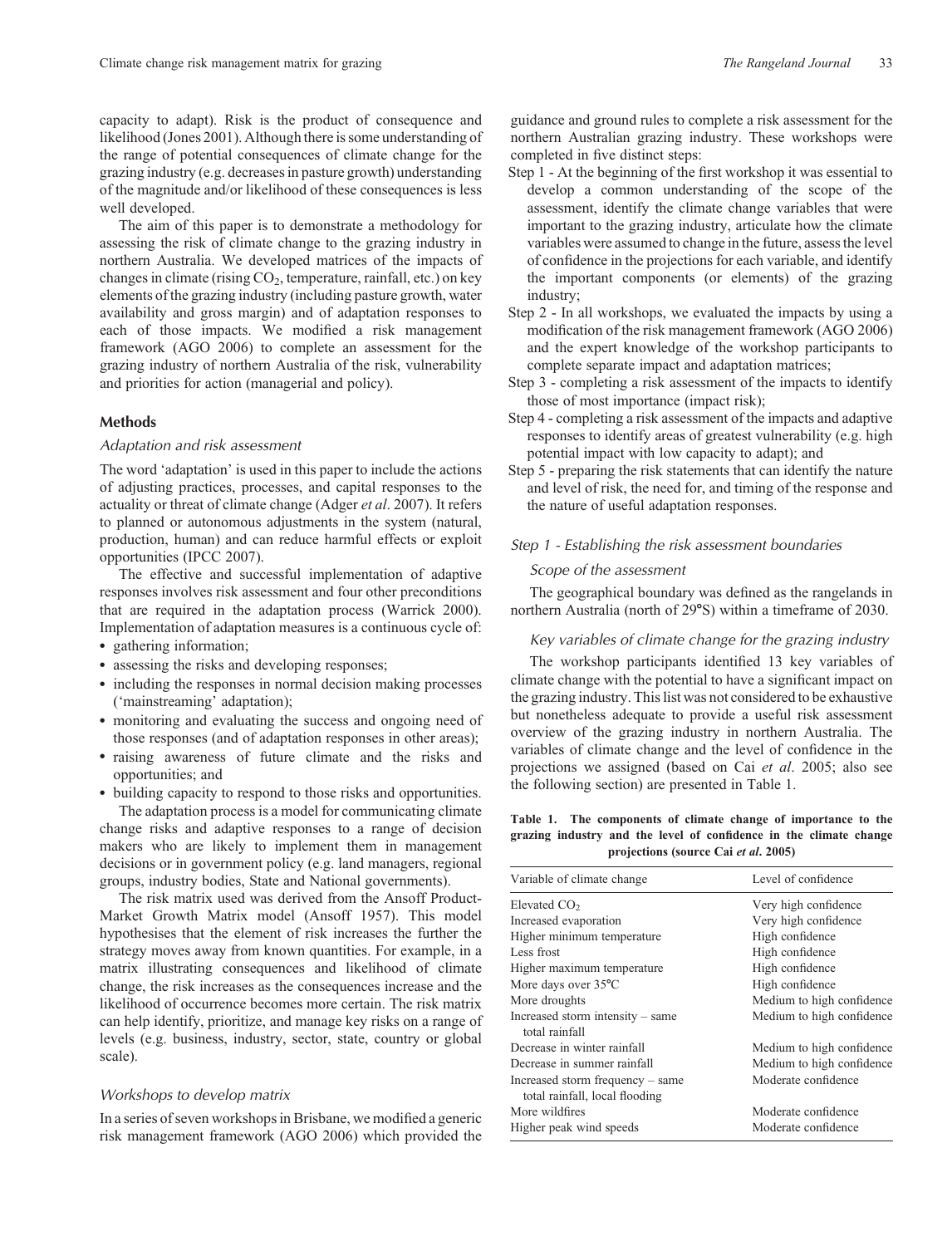## *Level of confidence in climate change projections*

To help assess the impact of each climate variable independent of the others we defined the level of confidence in the climate change projections for each climate variable ([Table 1\)](#page-2-0). The range in projections reflects uncertainty due to the various emissions scenarios and model differences. Generally there is more confidence in temperature projections than in rainfall projections, and more confidence in broad-scale average changes than in regional changes ([CSIRO and Bureau of Meteorology 2007](#page-14-0); [IPCC 2007\)](#page-14-0). We used four levels of confidence in assigning the 2030 projections to the climate change variables, namely: very high confidence (more than 90% probability); high confidence (~90% probability); medium to high confidence (more than 70% probability); and moderate confidence (more than 50% probability).

## *Extent of change in climate variables*

To help identify the impacts of climate change it was necessary to define how much each climate variable was expected to change in the future. Climate change projections for 2030 ([CSIRO and](#page-14-0) [Bureau of Meteorology 2007\)](#page-14-0) were used as a guide to assess the impacts of the changing climate. The impacts were developed assuming climate in northern Australia is projected to become warmer (0.7–1.2 $^{\circ}$ C), with more hot days (+5 to 40 days/year over 35 $^{\circ}$ C) and fewer cool nights (0 to –12 nights/year under 0 $^{\circ}$ C), higher potential evaporation (2%), higher carbon dioxide concentrations (70–100 ppm) and little change in rainfall (annual, summer and autumn) in the far north, and decreases of  $2-5%$ elsewhere (annual, summer and autumn). These changes are relative to 1961–1990 values and there are differences between regions and seasons.

#### *Elements of the grazing industry*

The elements of the grazing industry we identified covered economic, natural resource and social aspects. They were: pasture growth, woody vegetation, surface cover, water availability, pasture nutrition, plant available water capacity, sediment generation, wind erosion, environmental stress for animals, animal diseases, production (wool and beef; per head and per hectare), costs above the consumer price index (CPI)<sup>\*</sup>, gross margin (relative to CPI), prices (relative to CPI), biodiversity and rural human health. Of these, we identified pasture growth, surface cover, production per head (wool and beef), gross margin and biodiversity as key elements important for economic, environmental and social well being in the grazing industry.

## *Step 2 - The impact and adaptation matrices*

The matrices of climate change impacts and of adaptation responses consisted of the climate change variables (*y*-axis) and key elements of the grazing industry (*x*-axis) (see [Tables 2](#page-5-0) and [3](#page-7-0) for layout). The workshop participants 'populated' each cell in the impact matrix by discussing and coming to consensus on the expected impact of each climate change variable for each key element, independent of other influences. The steps to

populate each cell in the impact matrix ([Table 2](#page-5-0)) consisted of verbally agreeing and then listing the following items:

- (1) the direction (increase or decrease) and extent of the impact ignoring all other influences;
- (2) whether the impact was negative or positive;
- (3) a statement describing the direction and extent of the impact; and
- (4) a statement describing the overall impact of climate change for each element (bottom row of matrix).

Once the impacts had been assessed each cell in the adaptation matrix ([Table 3](#page-7-0)) was populated through agreement on an adaptive response(s) for each climate change variable and each key element of the grazing industry.

## *Step 3 - Risk assessment of the impact*

Risk is defined as a hazard or the chance of a loss, but the analysis of risk may also identify opportunity and gain (rather than just fate and loss). Our risk assessment of the impacts of climate change involved understanding the potential consequences and the likelihood of these consequences occurring. Categories of consequence and likelihood were developed and one category from each was assigned to every cell in the impact matrix, which together provided an indication of impact risk. The level of impact risk can be used to identify priorities for action, which can be useful in the absence of a full vulnerability assessment.

#### *Level of consequence of the impact*

The level of consequence was determined by modifying the work of AGO (2006). Each cell in the impact matrix was assigned one of the following consequence categories: catastrophic, severe, major, moderate and minor for negative impacts, and phenomenal, extreme, major, moderate and minor for positive impacts. To help determine the consequence level for each cell in the impact matrix we needed to define and provide an example for each category. This task was made easier by listing some impacts associated with climate change (Appendix 1) and assigning an event that could be associated with each consequence category (Appendix 2). By completing this task it was easier to associate the impact with a likely consequence.

The catastrophic and minor categories were defined first to help set the consequence boundaries. A catastrophic rating was considered to be an unprecedented event in Australian agricultural history and was defined as a complete loss of capability to supply animal products and/or loss of export and domestic markets. It was thought to be caused by either one of/or a combination of the following: exotic disease; a long-term 'super' drought (no surface water for agriculture); price of methane emissions exceeds industry value; global anti-meat cultural change; or market collapse caused by global depression or world war. The events and definitions for the other consequence categories are shown in Appendix 2.

## *Likelihood of an impact arising*

The likelihood of an impact occurring was assigned to one of five categories (AGO 2006). At the extreme ends of the scale were impacts that were almost certain to happen and those that were extremely unlikely to happen. The names for the likelihood categories were: Almost certain, Likely, Possible, Unlikely and Rare.

<sup>\*</sup>Consumer price index is a measure of the average price of consumer goods and services purchased by households.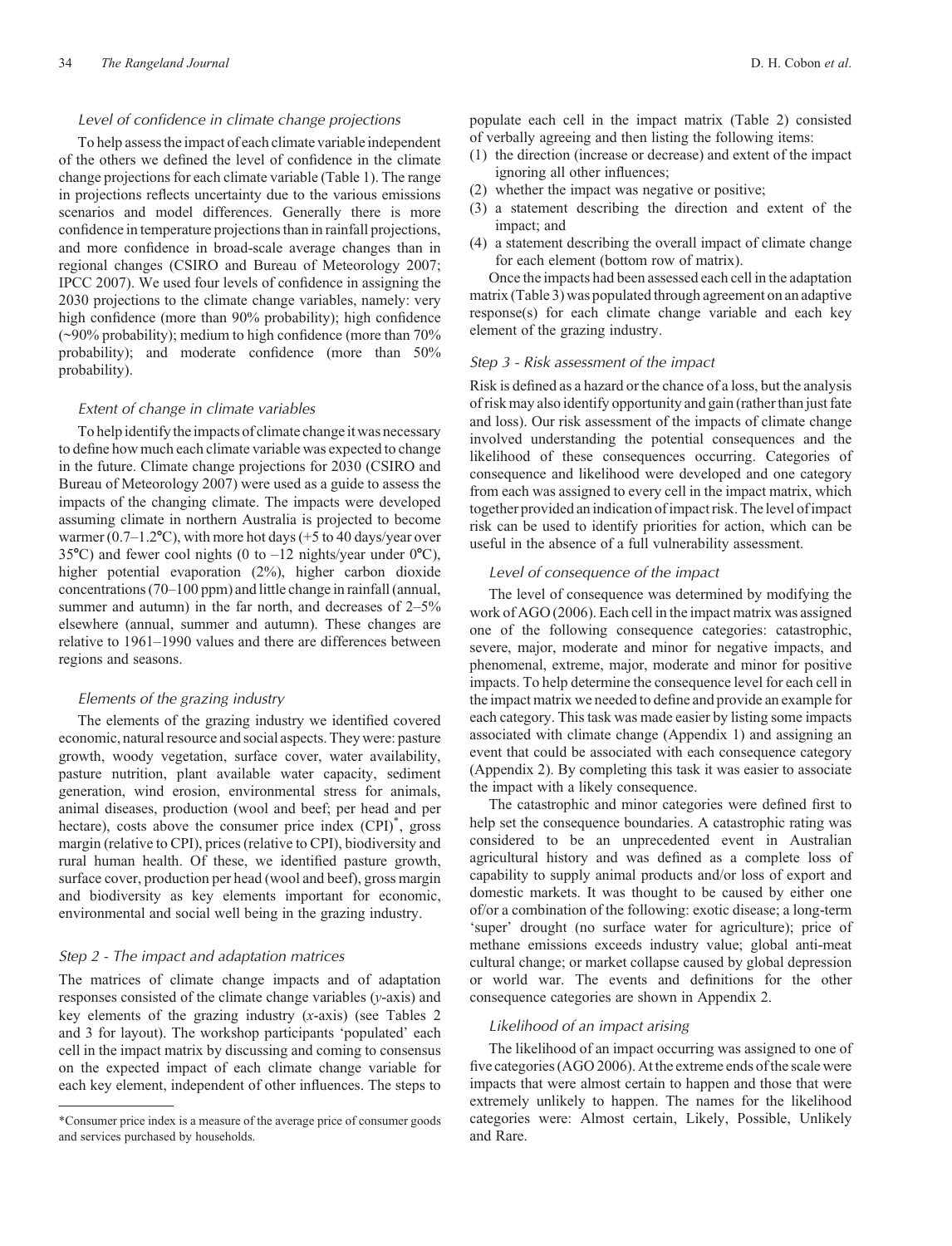As part of the likelihood assessment we also considered how often the impact might occur. Some impacts may happen only once, such as the permanent loss of an endangered animal or a plant species. Others were thought of as recurring events such as reduced income or ground cover caused by drought. The scale used to help rate the likelihood of both single and recurrent events is shown in Appendix 3 (see AGO 2006).

#### *Impact risk*

Once the categories of consequence and likelihood were developed one category from each was assigned to every cell in the impact matrix, which together provided an indication of impact risk. The levels for negative and positive impact risk were: extreme, high, medium and low and are shown in [Table 4](#page-9-0) (adapted from AGO 2006).

The assessment of impact risk was shown by the shading in each cell of the impact matrix (see [Table 2](#page-5-0)). The darker the shading the greater the impact – negative impacts were shaded in brown and positive impacts in blue. The reason for cells without shading is described within each of those cells.

## *Priority for action*

In the absence of a full vulnerability assessment, which in this case is provided later in the paper, the level of impact risk can be used to identify priorities for action. For example, a climate change impact that is almost certain to occur and has the potential for catastrophic consequences could be regarded as an extreme impact risk requiring urgent attention (see [Table 4](#page-9-0)). The suggested association between level of impact risk and priorities for action for the grazing industry are provided below (adapted from AGO 2006).

- Extreme This level of impact risk demands urgent attention at the most senior leadership levels of industry and government. Effective responses are always transformational and not part of routine action.
- High This level of impact risk needs attention at senior levels of industry executives, agency management and policy development. More senior industry and government representatives need briefing. Effective responses are usually transformational and not generally incremental routine action.
- Medium This level of impact risk needs close monitoring and reporting on at senior levels (Industry executives, agency senior management, Pastoral Co. Boards, NRM group executives). Effective responses may be incremental and part of routine action.
- Low This level of impact risk requires they be maintained under review but existing controls should be sufficient and no further action is required unless the status changes.

## *Step 4 - Risk assessment of the potential impact and adaptive response (vulnerability)*

Vulnerability is the degree to which a system is exposed, its sensitivity, and its adaptive capacity ([IPCC 2007,](#page-14-0) see [Fig. 1](#page-9-0)). Adaptive capacity is the ability of a system to adjust to climate change (including climate variability and extremes), to moderate potential changes, to take advantage of opportunities, or to cope with the consequences [\(IPCC 2007\)](#page-14-0).

Vulnerability to climate change reflects situations where components of a natural or production system are: (1) likely to be more highly exposed to climate change; (2) relatively sensitive to adverse climate change; and (3) have adaptive mechanisms that are either ineffective or unlikely to be applied at the necessary scale.

To assess vulnerability, the workshop participants collectively agreed on the capacity of each key element of the grazing system to adapt to each variable of climate change. Adaptive capacity was considered to be either low, medium or high, and together with the previously compiled assessment of impact risk, a measure was derived of low, moderate or high vulnerability [\(Table 5](#page-9-0)).

Vulnerability assessed in this way was shown by the shading in each cell of the adaptation matrix (see [Table 3;](#page-7-0) darker colouring of the cell indicates greater vulnerability; white cells reflect either positive consequences, insignificant impact or unknown or opposing processes in [Table 2](#page-5-0)).

#### *Step 5 - Writing the risk statement*

The impact risk and vulnerability can be described in the form of risk statements that are useful when advising management and informing policy. A risk statement provides the descriptive information required for a reasoned and defensible assessment of the nature and level of risk, the need for and timing of the response and the nature of useful adaptation responses. They may result in the modification of existing strategies and plans, the development of new plans, the allocation of resources and responsibilities for the plans and their implementation.

A statement describing the risk of more and prolonged drought to the northern Australian grazing industry was prepared as an example for this paper.

## *Evaluating the risk assessment process and validating the matrices with stakeholders*

A 'matrix' workshop was held in Longreach (western Queensland, September 2008) over a two day period to: (1) provide an evaluation of the risk assessment process for delivering climate change impacts and adaptations; (2) validate the content of the existing matrix; and (3) populate a new matrix with regional content. The participants were seven scientists/ extension officers from Queensland government agencies and a natural resource management group, two land managers and one agribusiness consultant (G. Stone, unpublished). Their expertise included the disciplines of pasture ecology and agronomy, economics, agribusiness, animal nutrition, soil processes and grazing property management.

An introductory talk on climate change was provided to the participants that covered global, national, state and regional climate variability, and climate change trends and projections. Past and current research was also presented on topics such as the varying effects of  $CO<sub>2</sub>$ , temperature and rainfall on pasture growth, pasture quality and animal production. The workshop participants were then provided with copies of the current impact and adaptation matrices.

The facilitator led a discussion of the impact of each climate variable on pasture growth (first column of matrix), the impact of  $CO<sub>2</sub>$  on each grazing element (first row of matrix) and the response required to adapt to each of these impacts. Consensus among participants provided validation of the current matrices. Later the extreme and high impact cells were discussed and validated, in all ~100 cells from each matrix.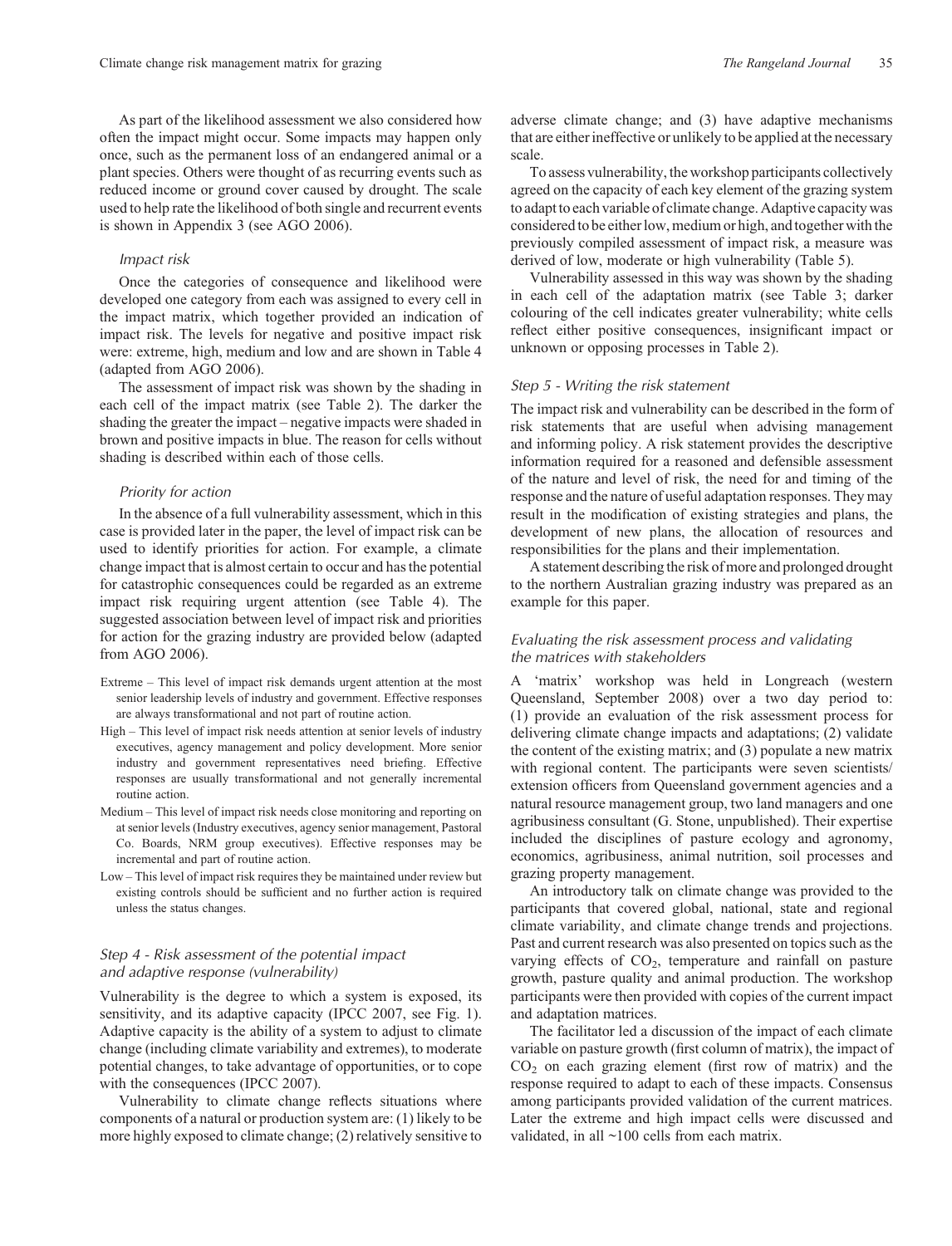| i                                                                  |
|--------------------------------------------------------------------|
| ļ                                                                  |
|                                                                    |
|                                                                    |
| ֖֖֖֖֖֧ׅ֖֧֖֧֚֚֚֚֚֚֚֚֚֚֚֚֚֚֚֚֚֚֚֚֚֚֚֚֚֚֚֚֚֚֬֝֝֓֞֝<br>ļ               |
|                                                                    |
| $\vdots$                                                           |
| l                                                                  |
| ֖֖֖֖֖֖֧ׅ֖֧֪֪ׅ֖֧ׅ֖֧֚֚֚֚֚֚֚֚֚֚֚֚֚֚֚֚֚֚֚֚֚֚֚֚֚֚֚֚֚֬֝֝֓֞֝֬֓֬֓֬֓֬֓֞֬    |
|                                                                    |
| ļ                                                                  |
| j<br>֚                                                             |
|                                                                    |
| I                                                                  |
|                                                                    |
|                                                                    |
| i                                                                  |
|                                                                    |
| i                                                                  |
|                                                                    |
|                                                                    |
| $\frac{1}{2}$                                                      |
| ֖֖֖֖֖֖֖֖ׅ֖ׅ֖ׅ֖֧ׅ֪ׅ֖֧֪ׅ֪֪֪ׅ֖֖֧֚֚֚֚֚֚֚֚֚֚֚֚֚֚֚֚֚֚֚֚֚֚֚֚֚֚֚֚֬֝֝֝<br>j |
|                                                                    |
| i                                                                  |
| ė                                                                  |
| Ş                                                                  |
|                                                                    |
| Ï                                                                  |
|                                                                    |
| j<br>֖֖֖֖֖֖֖֧ׅ֖ׅ֖֧֪֪֪ׅ֖֧֚֚֚֚֚֚֚֚֚֚֚֚֚֚֚֚֚֚֚֚֚֚֬֝֝֝֝֓֞֝             |
|                                                                    |
| Ì<br>i                                                             |
|                                                                    |
|                                                                    |
| į<br>ì                                                             |
|                                                                    |
| ١                                                                  |
|                                                                    |
| i                                                                  |
| Į                                                                  |
| Ì                                                                  |
|                                                                    |
|                                                                    |
| i                                                                  |
| י<br>ו                                                             |
| $\ddot{\phantom{a}}$                                               |
|                                                                    |
| ;                                                                  |
|                                                                    |
| ì                                                                  |
| i                                                                  |
|                                                                    |
| i<br>I                                                             |
|                                                                    |
| Ï<br>í                                                             |
| -                                                                  |
|                                                                    |
|                                                                    |
| i                                                                  |
| ׇ֬֕֡                                                               |
| ï<br>j<br>ನ                                                        |
| ŀ<br>l                                                             |

| í |                |
|---|----------------|
|   |                |
| ١ |                |
|   | <b>ת היונו</b> |
|   |                |

<span id="page-5-0"></span>

| Climate change variable                                                                       | Pasture growth                                                                                                                                                         | Surface cover                                                                                                                                          | Wool per head                                                                                                     | Beef per head                                                                                                  | Gross margin (relative CPI)                                                                                    | Biodiversity                                                                                                                                                                                 |
|-----------------------------------------------------------------------------------------------|------------------------------------------------------------------------------------------------------------------------------------------------------------------------|--------------------------------------------------------------------------------------------------------------------------------------------------------|-------------------------------------------------------------------------------------------------------------------|----------------------------------------------------------------------------------------------------------------|----------------------------------------------------------------------------------------------------------------|----------------------------------------------------------------------------------------------------------------------------------------------------------------------------------------------|
| 1. Elevated CO <sub>2</sub>                                                                   | 6a, 17h, 19b, 20a, 21a, 24a, 26a, 31a)<br>Moderate increase in pasture growth<br>due to CO <sub>2</sub> fertilisation (Refs 2a, 6a,                                    | Minor increase in surface<br>cover (Refs 6a, 16a,<br>19b, 20a, 31a)                                                                                    | Minor decrease in wool per head<br>due to decreased pasture nutrition<br>(Refs 19b, 20a, 21a)                     | Minor decrease in beef per<br>(Refs 19b, 20a, 21a, 25a)<br>head due to decreased<br>pasture nutrition          | trading and flow-on effects)<br>(weed control, emissions<br>Gross margin decreased<br>(Refs 17b, 30a)          | Changes in species composition and<br>(Refs 17b, 17h, 21a, 27d)<br>structure for plant species                                                                                               |
| 2. Increased evaporation                                                                      | (Refs 6a, 9a, 14a, 16a, 17b, 25a)<br>Decrease in pasture growth                                                                                                        | Decrease in surface cover<br>(Refs 9a, 16a)                                                                                                            | Decrease in wool per head<br>(Refs 17b, 17h, 21a, 27a)                                                            | (Refs 6a, 9a, 17b, 17h, 27a)<br>Decrease in beef per head                                                      | Decrease in gross margin<br>(Refs 16a, 17b, 17h,<br>22a, 27a, 30a)                                             | and structure for plant and freshwater<br>dependent species (Refs 1b, 8a, 11a,<br>Changes in species composition<br>12a, 17b, 17h, 27d)                                                      |
| 3. Higher minimum<br>temperature                                                              | Moderate increase in pasture growth<br>CO <sub>2</sub> may increase frost damage)<br>(Reference 23c - increasing<br>(Refs 2a, 6a, 9a, 14a, 17h,<br>19a, 21a, 25a, 26a) | Increased surface cover<br>(Refs 6a, 9a, 19a, 25a)                                                                                                     | Increase in wool per head<br>(Refs 19a, 19b, 26a, 27a)                                                            | Increase in beef per head<br>(Refs 9a, 19a, 19b,<br>24a, 26a, 27a)                                             | Increased gross margin<br>(Refs 19b, 22a, 27a)                                                                 | Changes in insect and plant species<br>composition (Refs 17b, 17h, 27d)                                                                                                                      |
| 4. Less frost                                                                                 | during winter (Refs 2a, 6a, 9a, 14a,<br>Increase in pasture growth<br>17h, 19a, 21a, 25a, 26a)                                                                         | Increased surface cover<br>(Refs 9a, 19a, 25a)                                                                                                         | Increase in wool per head<br>(Refs 19a, 19b, 26a, 27a)                                                            | Increase in beef per head<br>(Refs 9a, 19a, 19b,<br>24a, 26a, 27a)                                             | Increase in gross margin<br>(Refs 19b, 22a, 27a)                                                               | Changes in insect and plant species<br>composition (Refs 17b, 17h, 27d)                                                                                                                      |
| 5. Higher maximum<br>temperature                                                              | (Refs 6a, 9a, 14a, 16a, 17b, 19b)<br>Decrease in pasture growth                                                                                                        | Decrease in surface cover<br>(Refs 6a, 9a, 16a, 19b)                                                                                                   | No significant effect on mature<br>animals (Expert Opinion)                                                       | Decrease in beef per head<br>(Refs 6a, 9a, 17b,<br>17h, 25a, 27a)                                              | 17h, 19b, 21a, 22a, 27a, 29a, 30a)<br>Decrease in gross margin<br>(Refs 16a, 17b, 17f, 17g,                    | (Refs 1b, 8a, 11a, 12a, 17b, 17h, 27d, 30a)<br>and plant species composition<br>Changes in amphibian, insect                                                                                 |
| 6. More days over 35°C                                                                        | (Refs 6a, 9a, 14a, 16a, 17b, 19b)<br>Decrease in pasture growth                                                                                                        | Decrease in surface cover<br>(Refs 6a, 9a, 16a, 19b)                                                                                                   | No significant effect on mature<br>animals (Expert Opinion)                                                       | Refs 6a, 9a, 17b, 25a, 27a)<br>Decrease in beef per head                                                       | 19b, 21a, 22a, 27a, 29a, 30a)<br>(Refs 16a, 17b, 17f, 17g, 17h<br>Decrease in gross margin                     | species composition (Refs 17b, 17h,<br>Changes in plant structure and<br>27d, 30a)                                                                                                           |
| 7. More droughts                                                                              | Severe reduction in pasture growth<br>(Refs 6a, 9a, 14a, 16a, 17b, 17h,<br>19b, 21a, 24a, 25a)                                                                         | Severe reduction in surface<br>cover (Refs 6a, 9a, 16a,<br>19b, 25a)                                                                                   | per head (Refs 17b, 17h,<br>Severe decrease in woo<br>21a, 27a)                                                   | Severe decrease in beef<br>per head (Refs 6a, 9a,<br>17b, 17h, 25a, 27a)                                       | (Refs 16a, 17b, 17h, 19b, 21a, 22a<br>Severe decrease in gross margin<br>24a, 26a, 27a, 28a, 30a)              | species composition (Refs 1b, 8a, 11a,<br>Major changes in plant and animal<br>12a, 17b, 17h, 21a, 26a, 27d)                                                                                 |
| 8. Increased storm intensity<br>- same total rainfall                                         | Decrease in pasture growth<br>(Refs 9a, 14a)                                                                                                                           | Decrease in surface cover<br>(Ref. 9a)                                                                                                                 | Decrease in wool per head<br>(Expert Opinion)                                                                     | Decrease in beef per head<br>(Ref. 9a)                                                                         | Decrease in gross margin e.g. loss<br>of stock and property damage<br>(Refs 17b, 30a)                          | composition; siltation of waterholes<br>Changes in insect and plant species<br>(Refs 8a, 11a, 17b, 17h, 27d)                                                                                 |
| 9. Decrease in winter<br>rainfall                                                             | Minor decrease in pasture growth<br>(Refs 6a, 9a, 14a, 16a, 17b, 17h,<br>19b, 21a, 24a, 25a)                                                                           | Minor decrease in surface<br>cover (Refs 6a, 9a, 16a,<br>19b, 25a)                                                                                     | Decrease in wool per head<br>(Refs 17b, 21a)                                                                      | Minor decrease in beef per<br>head (Refs 6a, 9a, 17b)                                                          | Minor decrease in gross margin<br>(Refs 16a, 17b, 17h, 19b, 21a,<br>22a, 24a, 30a)                             | species composition (Refs 1b, 8a, 11a,<br>Major changes in plant and animal<br>12a, 17b, 17h, 21a, 27d)                                                                                      |
| 10. Decrease in summer<br>rainfall                                                            | Severe reduction in pasture growth<br>(Refs 6a, 9a, 14a, 16a, 17b, 17h,<br>19b, 21a, 24a, 25a)                                                                         | Severe reduction in surface<br>cover (Refs 6a, 9a, 16a,<br>19b, 25a)                                                                                   | Decrease in wool per head<br>(Refs 17b, 21a)                                                                      | Decrease in beef per head<br>(Refs 6a, 9a, 17b)                                                                | (Refs 16a, 17b, 17h, 19b, 21a, 22a<br>Severe decrease in gross margin<br>24a, 28a, 30a)                        | Changes in plant and animal species<br>composition (Refs 1b, 8a, 11a, 12a,<br>17b, 17h, 21a, 27d)                                                                                            |
| frequency - same total<br>rainfall, local flooding<br>11. Increased storm                     | Decrease in pasture growth<br>(Refs 9a, 14a)                                                                                                                           | Increase in surface cover<br>(Ref. 9a)                                                                                                                 | Increase in wool per head<br>(Ref. 27a)                                                                           | Increase in beef per head<br>(Refs 9a, 27a)                                                                    | Increase in gross margin<br>(Expert Opinion)                                                                   | Changes in plant and animal species<br>composition (Refs 1b, 8a, 11a, 17b,<br>17h, 27d)                                                                                                      |
| 12. More wildfires                                                                            | Increase in pasture growth<br>(Ref. 25a)                                                                                                                               | Decrease in surface cover<br>(Expert Opinion)                                                                                                          | of higher quality (Ref. 27a)<br>due to flush of green feed<br>Increase in wool per head                           | Increase in beef per head<br>feed of higher quality<br>due to flush of green<br>(Ref. 27a)                     | (Refs 17b, 17i - loss of income<br>Decrease in gross margin<br>due to stock losses and<br>property damage)     | species composition (Refs 17i,17h)<br>Changes in plant structure and                                                                                                                         |
| 13. Higher Peak<br>Wind Speeds                                                                | and erosion of topsoil especially<br>in arid and semi-arid regions<br>Decrease in pasture growth<br>due to higher evaporation<br>(Expert Opinion)                      | of topsoil, enhanced detachmen<br>and stacking of detached litter<br>to higher evaporation, erosion<br>Decreased surface cover due<br>(Expert Opinion) | Small decrease in wool per head<br>due to environmental stresses,<br>i.e. harsher environment<br>(Expert Opinion) | Decrease in beef per head<br>due to environmental<br>stresses, i.e. harsher<br>(Expert Opinion)<br>environment | storm and cyclone intensity)<br>Decrease in gross margin<br>(Ref. 30a - especially in<br>relation to increased | Damage to some tree and animal species<br>(Refs 8a, 11a - Increased evaporation<br>due to higher wind speeds leads to a<br>in waterholes in the dry season)<br>reduction in the biodiversity |
| Risk Averse (based on rows<br>Overall estimate for the<br>above and other related<br>columns) | Reduction in pasture<br>growth <sup>(*)</sup>                                                                                                                          | Decrease in surface cover (*)                                                                                                                          | Decrease in wool per head (*)                                                                                     | Decrease in beef<br>per head (*)                                                                               | Decrease in gross margin (*)                                                                                   | General negative long-term effects on<br>ecosystem function (*)                                                                                                                              |
|                                                                                               | (*) Based on references in the above cells and expert opinion.                                                                                                         |                                                                                                                                                        |                                                                                                                   |                                                                                                                |                                                                                                                |                                                                                                                                                                                              |

(continued next page)

 $\left( continued\ next\ page\right)$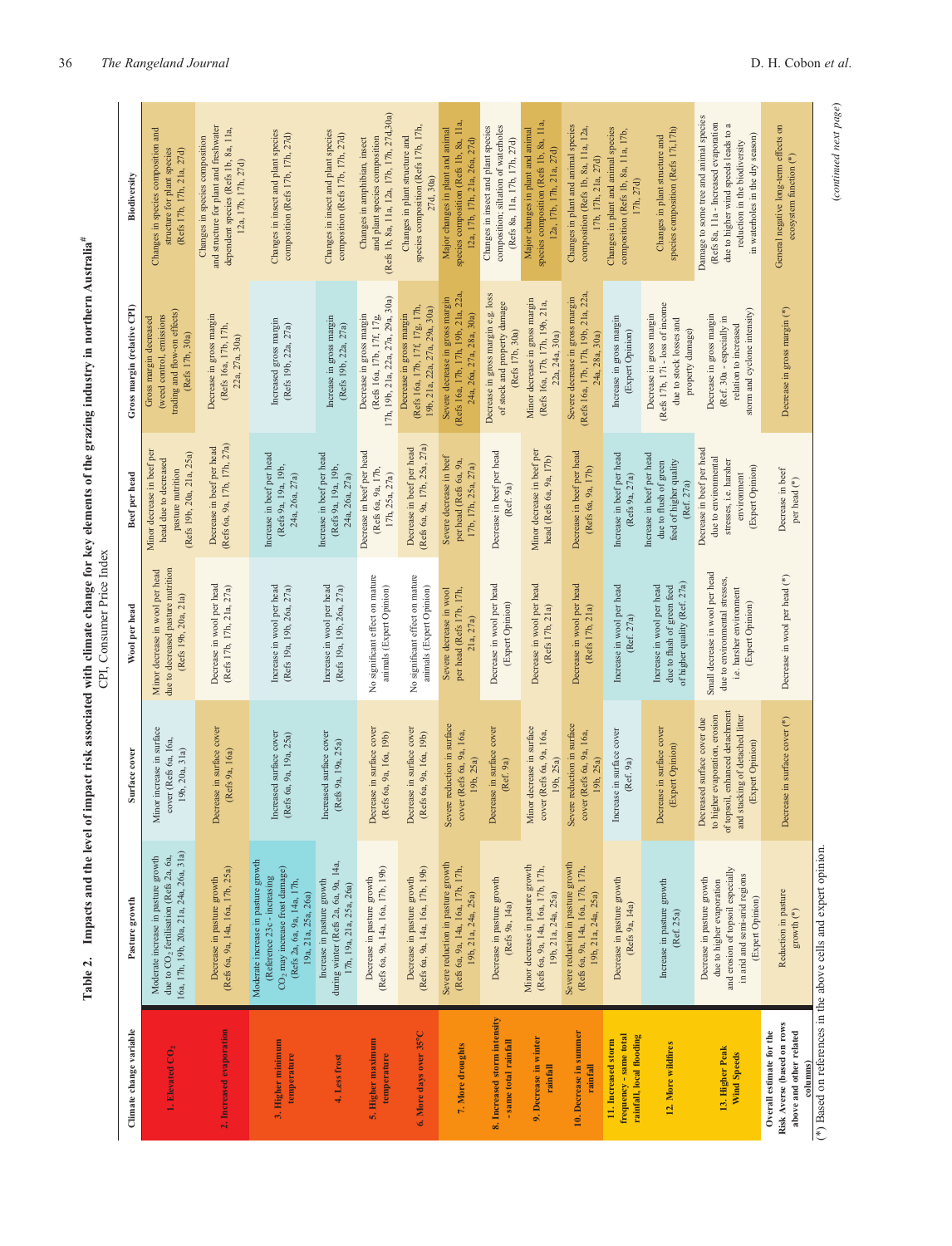|                                   |                                                 | LEVEL OF NEGATIVE IMPACT |              |                 |                       |               |                 |
|-----------------------------------|-------------------------------------------------|--------------------------|--------------|-----------------|-----------------------|---------------|-----------------|
| EVEL OF CONFIDENCE IN PROJECTIONS |                                                 | Likelihood               |              |                 | Negative consequences |               |                 |
|                                   |                                                 |                          | Minor        | Moderate        | Major                 | <b>Severe</b> | Catastrophic    |
|                                   |                                                 | Rare                     | Low          | Low             | Low                   | Low           | Low             |
|                                   |                                                 | Unlikely                 | Low          | Low             | Medium                | Medium        | Medium          |
|                                   | Very high<br>High<br>Medium to high<br>Moderate | Possible                 | $_{\rm Low}$ | Medium          | Medium                |               |                 |
|                                   |                                                 | Likely                   | $_{\rm Low}$ | Medium          | High                  | High<br>High  | High<br>Extreme |
|                                   |                                                 | <b>Almost</b> certain    | Low          | Medium          | High                  | Extreme       | Extreme         |
|                                   |                                                 | LEVEL OF POSITIVE IMPACT |              |                 |                       |               |                 |
|                                   |                                                 | Likelihood               |              |                 | Positive consequences |               |                 |
|                                   |                                                 |                          | Minor        | Moderate        | Major                 | Extreme       | Phenomenal      |
|                                   |                                                 | Rare                     | Low          | Low             | Low                   | Low           | Low             |
|                                   |                                                 | Unlikely                 | Low          | $_{\text{Low}}$ | Medium                | Medium        | Medium          |
|                                   |                                                 | Possible                 | $_{\rm Low}$ | Medium          | Medium                | $\rm High$    | High            |
|                                   |                                                 | Likely                   | $_{\rm Low}$ | Medium          | High<br>High          | High          | Extreme         |
|                                   |                                                 | <b>Almost</b> certain    | Low          | Medium          |                       | Extreme       | Extreme         |

| THE OF NEGATIVE IMPACT |
|------------------------|
|                        |
|                        |

**Table 2.** (*continued*)

Table 2. (continued)

Numbers in the cells refer to the list of references in Appendix 4.

Numbers in the cells refer to the list of references in Appendix 4.<br>
<sup>#</sup>The complete table containing all 19 elements of the grazing industry is provided on the journal's website as Accessory Publication. #The complete table containing all 19 elements of the grazing industry is provided on the journal's website as [Accessory](http://publish.csiro.au/?act=view_file&file_id=RJ08069_AC.xls) Publication.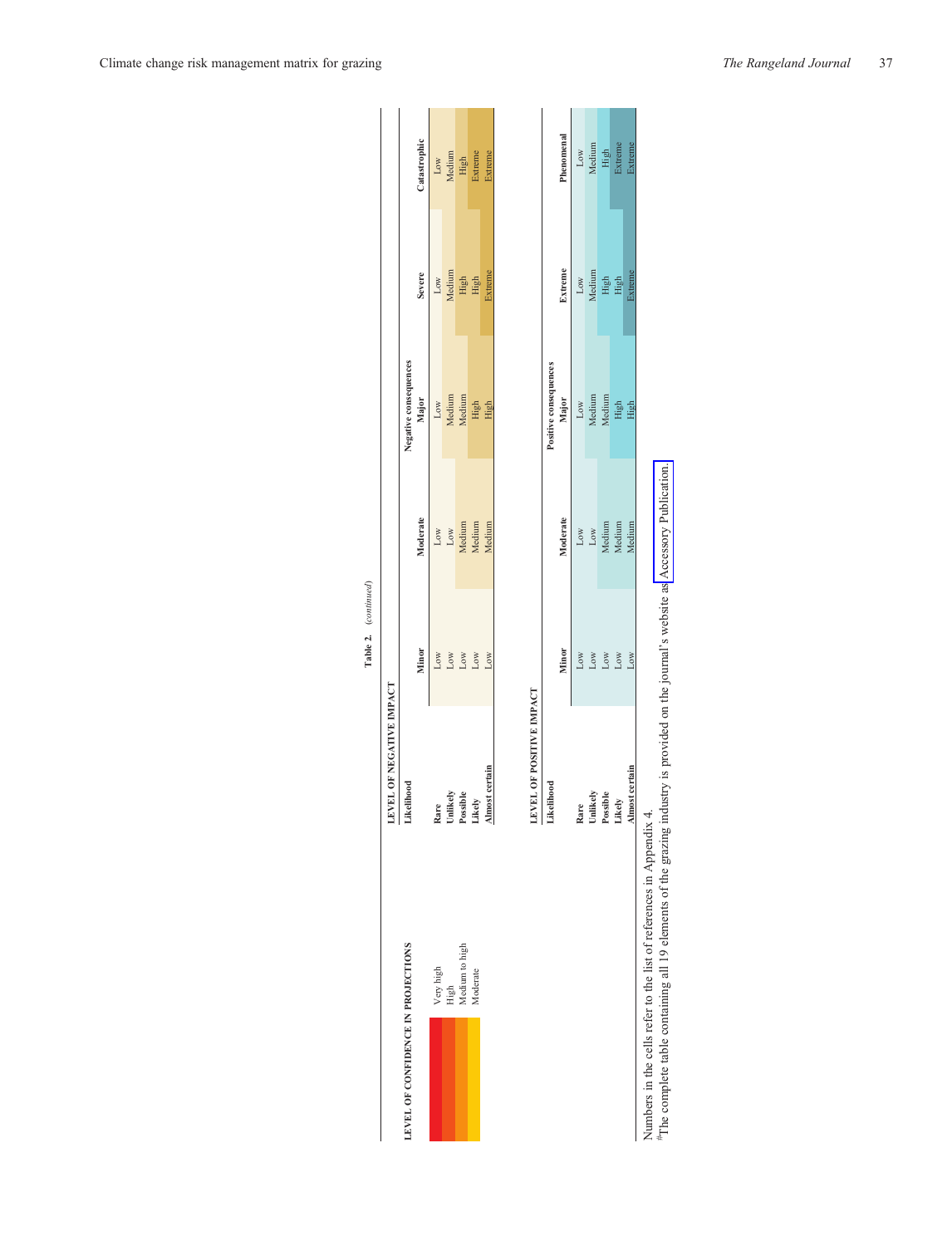| i<br>וני טווי נווני בנו<br>te of the m<br>j<br><b>CONTRACTOR</b><br><b>RECTION INC.</b> Ca.<br>j<br>a alimnad<br>nses and<br>ś | Ì<br>$\overline{a}$<br>las Liza Occiliation BDO Booifa D<br>$\mathcal{L} = \mathcal{L}$ , and $\mathcal{L} = \mathcal{L}$ , and $\mathcal{L} = \mathcal{L}$ , and $\mathcal{L} = \mathcal{L}$<br>م<br>پا<br>$\frac{1}{2}$ $\frac{1}{2}$ $\frac{1}{2}$ $\frac{1}{2}$ $\frac{1}{2}$ $\frac{1}{2}$ $\frac{1}{2}$ $\frac{1}{2}$ $\frac{1}{2}$ $\frac{1}{2}$ $\frac{1}{2}$ $\frac{1}{2}$ $\frac{1}{2}$ $\frac{1}{2}$ $\frac{1}{2}$ $\frac{1}{2}$ $\frac{1}{2}$ $\frac{1}{2}$ $\frac{1}{2}$ $\frac{1}{2}$ $\frac{1}{2}$ $\frac{1}{2}$<br>$\sim$ |
|--------------------------------------------------------------------------------------------------------------------------------|-------------------------------------------------------------------------------------------------------------------------------------------------------------------------------------------------------------------------------------------------------------------------------------------------------------------------------------------------------------------------------------------------------------------------------------------------------------------------------------------------------------------------------------------|
|                                                                                                                                | I                                                                                                                                                                                                                                                                                                                                                                                                                                                                                                                                         |
|                                                                                                                                | トレー                                                                                                                                                                                                                                                                                                                                                                                                                                                                                                                                       |

<span id="page-7-0"></span>

| Climate change variable                                  | TGP, Total Grazing Pressure; BMP, Best Management Practice; CPI, Consumer Price Index; ENSO, El Niño Southern Oscillation; MJO, Madden Julian Oscillation; PDO, Pacific Decadal Oscillation<br>Pasture growth                 | Surface cover                                                                                                                                               | Wool per head                                                                                                                                                                                                                                                      | Beef per head                                                                                                                                                                                                        | Gross margin (relative CPI                                                                                                                                                                                    | Biodiversity                                                                               |
|----------------------------------------------------------|-------------------------------------------------------------------------------------------------------------------------------------------------------------------------------------------------------------------------------|-------------------------------------------------------------------------------------------------------------------------------------------------------------|--------------------------------------------------------------------------------------------------------------------------------------------------------------------------------------------------------------------------------------------------------------------|----------------------------------------------------------------------------------------------------------------------------------------------------------------------------------------------------------------------|---------------------------------------------------------------------------------------------------------------------------------------------------------------------------------------------------------------|--------------------------------------------------------------------------------------------|
| 1. Elevated CO <sub>2</sub>                              | Manage cattle/sheep to utilise extra<br>pasture; Maintain cattle/sheep for<br>pasture recovery; Monitor C <sub>3</sub> /C <sub>4</sub><br>ratio (Refs 5a, 9a, 18a, 20a, 22a,<br>23a, 27a, 31a, 32a)                           | pasture recovery (Refs 9a, 23a,<br>Manage cattle/sheep/fire to<br>Maintain cattle/sheep for<br>maintain existing cover;<br>27a, 32a)                        | Lengthen recovery time of pastures<br>Monitor C <sub>3</sub> /C <sub>4</sub> ratio (Refs 5a, 18a)<br>Use supplements and rumen<br>growth and destock sooner;<br>modifiers; Use early season                                                                        | Lengthen recovery time of pastures;<br>Monitor C <sub>3</sub> /C <sub>4</sub> ratio (Refs 5a, 18a)<br>Use supplements and rumen<br>modifiers; Use early season<br>growth and destock sooner;                         | Monitor feed availability, quality and<br>animals (Refs 5a, 5b, 17j, 18a, 23a)<br>$C_3/C_4$ species and trade animals<br>reached: Use feedlots to finish<br>before critical thresholds are                    | species; maintain refugia<br>Manage invasive plant<br>(Refs 20a, 23a)                      |
| 2. Increased evaporation                                 | Decrease cattle/sheep in the warm/<br>soil moisture, tree strips to reduce<br>maintain groundcover to preserve<br>dry season to maintain pastures,<br>landscape evaporation (Refs 9a,<br>17h, 18a, 20a, 22a, 23a, 27a)        | Decrease pasture utilisation<br>to maintain ground cover<br>(Refs 9a, 14a)                                                                                  | for shade; Increase number of<br>e.g. plant/retain suitable trees<br>water points (Refs 20a, 23a)<br>Increase shade for animals,                                                                                                                                   | required; Increase number of water<br>Provide shade for animals where<br>points; Use adapted animal<br>breeds (Refs 20a, 23a)                                                                                        | Combination of the adaptation<br>responses (to the left)                                                                                                                                                      | species; maintain refugia<br>Manage invasive plant<br>(Refs 20a, 23a)                      |
| 3. Higher minimum<br>temperature                         | Manage cattle/sheep to utilise extra<br>pasture; Maintain cattle/sheep<br>for pasture recovery (Refs 9a,<br>18a, 20a, 22a, 23a, 27a, 32a)                                                                                     | Maintain cattle/sheep for pasture<br>recovery (Refs 27a, 32a)<br>maintain existing cover;<br>Manage cattle/sheep to                                         | recovery; Monitor micron of<br>Maintain sheep for pasture<br>wool; Use mulsing and fly-<br>Manage sheep in winter<br>to utilise extra pasture;<br>resistant bloodlines                                                                                             | Manage cattle in winter to utilise<br>bloodlines (Refs 9a, 14a, 22a<br>Use tick/fly resistant breeds/<br>cattle for pasture recovery;<br>extra pasture; Maintain<br>23a, 27a)                                        | numbers build-up; Monitor micron<br>baiting programs in winter before<br>of disease in winter; Use insect<br>Use BMP to monitor incidence<br>of wool in winter (Refs 23a,<br>expert opinion)                  | species; maintain refugia<br>Manage invasive plant<br>(Refs 20a, 23a)                      |
| 4. Less frost                                            | Manage cattle/sheep to utilise extra<br>pasture; Maintain cattle/sheep for<br>pasture recovery (Refs 18a, 19a,<br>20a, 27a, 32a)                                                                                              | cover; Maintain cattle/sheep<br>Manage cattle/sheep<br>to maintain existing<br>for pasture recovery<br>(Refs 27a, 32a)                                      | Use mulsing and fly-resistant bloodlines;<br>Manage sheep in winter to utilise extra<br>pasture; Maintain sheep for pasture<br>recovery; Monitor micron of wool;<br>Offset by decrease in winter rainfall<br>(Refs 9a, 14a, 18a, 21a, 22a)<br>(Refs 18a, 21a, 22a) | Manage cattle in winter to utilise extra<br>pasture; Maintain cattle for pasture<br>recovery; Use tick/fly resistant<br>(Refs 9a, 14a, 22a, 23a, 27a)<br>breeds/bloodlines; Offset by<br>decrease in winter rainfall | Combination of adaptation<br>responses (to the left)                                                                                                                                                          | species; maintain refugia<br>Manage invasive plant<br>(Refs 20a, 23a)                      |
| 5. Higher maximum<br>temperature                         | Decrease cattle/sheep in the warm/<br>growing season (Refs 9a, 18a, 20a,<br>dry season to maintain pastures;<br>manage utilisation early in the<br>22a, 23a, 27a, 32a)                                                        | Decrease TGP to maintain cover<br>(Refs 23a, expert opinion)                                                                                                | conditions; Manage non-domestic<br>grazing pressure (Refs 21a, 22a,<br>in autumn; Wean in late winter.<br>early spring; Shear in spring;<br>Use Merinos breed for harsh<br>Implement BMP, e.g. lamb<br>23a, expert opinion)                                        | Implement BMP, e.g. use controlled<br>joining to calve in autumn; Use<br>adapted breeds (Ref. 23a)                                                                                                                   | to finish animals (Refs 5a, 5b,<br>species/breeds. Use feedlots<br>animal species for mortality<br>Monitor fringe pasture and<br>and production; Identify<br>and use better adapted<br>17g, 17j, 18a, 23a)    | species; maintain refugia<br>Manage invasive plant<br>(Refs 20a, 23a)                      |
| 6. More days over 35°C                                   | Decrease cattle/sheep in the warm/<br>dry season to maintain pastures;<br>manage utilisation early in the<br>growing season (Refs 9a, 18a,<br>20a, 22a, 23a, 27a, 32a)                                                        | Decrease TGP to maintain cover<br>23a, expert opinion)<br>(Refs                                                                                             | conditions; Manage non-domestic<br>Implement BMP, e.g. lamb in<br>autumn; Wean in late winter/<br>early spring; Shear in spring;<br>Use Merinos breed for harsh<br>grazing pressure (Ref. 23a)                                                                     | Implement BMP, e.g. use controlled<br>joining to calve in autumn; Use<br>adapted breeds (Ref. 23a)                                                                                                                   | animal species for mortality and<br>(Refs 5a, 5b, 17g, 17j, 18a, 23a)<br>Use feedlots to finish animals<br>better adapted species/breeds;<br>production; Identify and use<br>Monitor fringe pasture and       | species; maintain refugia<br>Manage invasive plant<br>(Refs 20a, 23a)                      |
| 7. More droughts                                         | pastures; manage climate variability<br>Decrease cattle/sheep to maintain<br>(Refs 9a, 17h, 18a, 20a, 22a, 27a,<br>adjust animal numbers; Manage<br>e.g. MJO, ENSO, PDO to help<br>non-domestic grazing pressure<br>28a, 32a) | variability, e.g. MJO, ENSO<br>PDO to help adjust animal<br>Decrease TGP to maintain<br>numbers (Refs 20a, 23a,<br>cover; manage climate<br>expert opinion) | Decrease sheep to utilise less pasture;<br>Use climate forecasts to destock early<br>Decrease sheep for pasture recovery;<br>(Refs 20a, 21a, 23a)                                                                                                                  | spelling of pastures; Use climate<br>pasture recovery; Wet season<br>Decrease cattle to utilise less<br>pasture; Decrease cattle for<br>forecasts to destock early<br>(Refs 20a, 23a)                                | alternative land-use; Grants for<br>adaptation; Loans for further<br>Combination of adaptation<br>responses (at left); Explore<br>17j, 23a, expert opinion)<br>education and business<br>development (Refs 5b | Manage invasive plant species<br>maintain refugia - especially<br>wetlands (Refs 20a, 23a) |
| intensity - same total<br>8. Increased storm<br>rainfall | Decrease cattle/sheep in the warm/dry<br>infiltration (Refs 9a, 14a, 17h,<br>Maintain biomass for optimal<br>season to maintain pastures;<br>18a, 27a)                                                                        | Decrease TGP to maintain<br>(Refs 23a, expert opinion)<br>mitigation strategies<br>cover; Use erosion                                                       | Decrease sheep to utilise less pasture;<br>Decrease sheep for pasture recovery<br>(Refs 9a, 14a, 22a, 23a, 27a)                                                                                                                                                    | Decrease cattle to utilise less pasture;<br>Decrease cattle for pasture recovery<br>(Refs 9a, 14a, 22a, 23a, 27a)                                                                                                    | Use other erosion mitigation<br>Maintain cover to maximise<br>water infiltration into soil;<br>strategies (Refs 20a, 23a)                                                                                     | species; maintain refugia<br>Manage invasive plant<br>(Refs 20a, 23a)                      |
|                                                          |                                                                                                                                                                                                                               |                                                                                                                                                             |                                                                                                                                                                                                                                                                    |                                                                                                                                                                                                                      |                                                                                                                                                                                                               | (continued next page)                                                                      |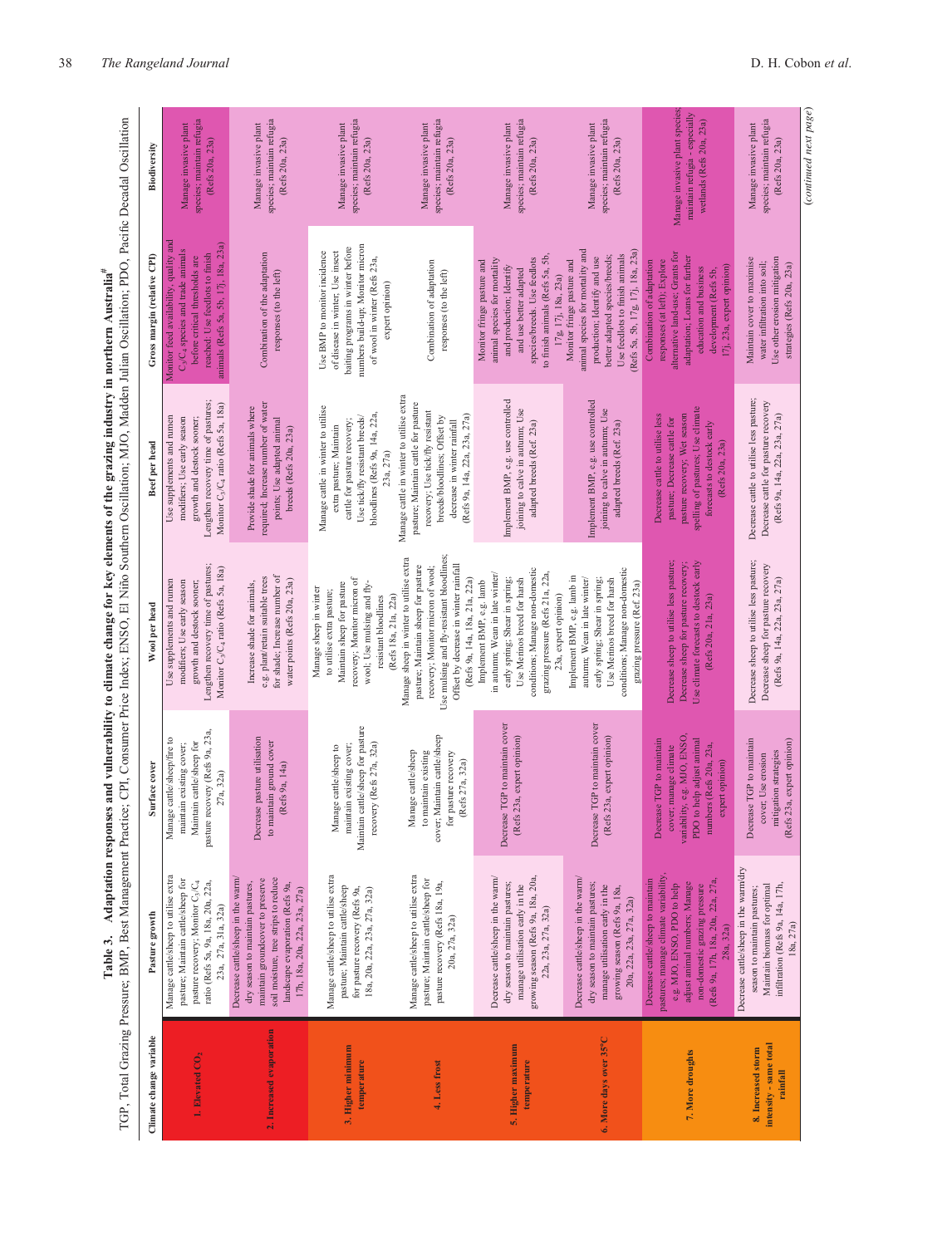|                                                                        |                                                                                                                                                                                                                                    |                                                                                                                                                           | Table 3. (continued)                                                                                                                                                                           |                                                                                                                                                                                         |                                                                                                                                                                                                                                                                                                                                                         |                                                                                                             |
|------------------------------------------------------------------------|------------------------------------------------------------------------------------------------------------------------------------------------------------------------------------------------------------------------------------|-----------------------------------------------------------------------------------------------------------------------------------------------------------|------------------------------------------------------------------------------------------------------------------------------------------------------------------------------------------------|-----------------------------------------------------------------------------------------------------------------------------------------------------------------------------------------|---------------------------------------------------------------------------------------------------------------------------------------------------------------------------------------------------------------------------------------------------------------------------------------------------------------------------------------------------------|-------------------------------------------------------------------------------------------------------------|
| winter rainfall<br>9. Decrease in                                      | Decrease cattle/sheep in the warm/dry<br>animal numbers (Refs 9a, 17h, 18a,<br>e.g. ENSO & PDO to help adjust<br>season to maintain pastures;<br>manage climate variability,<br>20a, 23a, 27a)                                     | Decrease TGP to maintain cover<br>(Refs 23a, expert opinion)                                                                                              | Decrease sheep in winter to utilise<br>temp (Refs 9a, 14a, 22a, 23a, 27a)<br>decrease in frost and higher min<br>for pasture recovery; Offset by<br>less pasture; Decrease sheep               | Decrease cattle in winter to utilise less<br>pasture; Decrease cattle for pasture<br>in frost and increase in min temp<br>recovery; Offset by decrease<br>(Refs 9a, 14a, 22a, 23a, 27a) | seasonal forecasts in decision making;<br>Monitor feed availability and quality<br>Develop and use viable systems that<br>and trade animals before critical<br>manage non-domestic animals<br>thresholds are reached; Use<br>(Refs 5a, 5b, 17j, 20a, 23a)                                                                                               | species; maintain refugia<br>Manage invasive plant<br>(Refs 20a, 23a)                                       |
| summer rainfall<br>10. Decrease in                                     | pastures; manage climate variability,<br>Decrease cattle/sheep to maintain<br>Refs 9a, 17h, 18a, 20a, 22a, 23a,<br>adjust animal numbers; Manage<br>e.g. MJO, ENSO, PDO to help<br>non-domestic grazing pressure<br>27a, 28a, 32a) | Decrease TGP to maintain cover;<br>e.g. MJO, ENSO, PDO to help<br>(Refs 20a, 23a, expert opinion)<br>manage climate variability,<br>adjust animal numbers | Merinos breed for harsh conditions;<br>early spring; Shear in spring; Use<br>Implement BMP, e.g. lamb in<br>autumn; Wean in late winter/<br>grazing pressure (Ref. 23a)<br>Manage non-domestic | season spelling of pastures (Ref. 23a)<br>Implement BMP, e.g. use controlled<br>joining to calve in autumn; Use<br>domestic grazing pressure; Wet<br>adapted breeds; Manage non-        | Monitor feed availability and quality<br>thresholds are reached; Use seasonal<br>Develop and use viable systems that<br>and trade animals before critical<br>manage non-domestic animals;<br>Explore alternative land-use in<br>Use feedlots to finish animals;<br>forecasts in decision making;<br>marginal areas (Refs 5a, 5b,<br>17j, 18a, 20a, 23a) | species; maintain refugia<br>Manage invasive plant<br>(Refs 20a, 23a)                                       |
| frequency - more floods,<br>11. Increased storm<br>same total rainfall | Maintain biomass and groundcover<br>ENSO, PDO to help adjust animal<br>numbers (Refs 9a, 17h, 20a, 23a)<br>for optimal infiltration; manage<br>climate variability, e.g. MJO,                                                      | Maintain cover for optimal<br>infiltration (Refs 9a, 14a)                                                                                                 | Decrease sheep to utilise less<br>pasture; Decrease sheep for<br>pasture recovery (Refs 9a,<br>14a, 22a, 23a, 27a)                                                                             | recovery (Refs 9a, 14a, 22a, 23a, 27a)<br>Decrease cattle to utilise less pasture;<br>Decrease cattle for pasture                                                                       | strategies (Refs 5a, 5b, 17j, 18a)<br>Monitor C <sub>3</sub> /C <sub>4</sub> ratio of pasture<br>species and soil erosion;<br>Use erosion mitigation                                                                                                                                                                                                    | species; maintain refugia<br>Manage invasive plant<br>(Refs 20a, 23a)                                       |
| 12. More wildfires                                                     | Fire preparedness; Rotate paddocks<br>of heavier grazing as fire breaks<br>(Refs 18a, 17h)                                                                                                                                         | Decrease TGP to maintain cover;<br>fires (Refs 23a, expert opinion)<br>strategies; Use controlled<br>Use erosion mitigation                               | Decrease sheep to utilise less<br>pasture; Decrease sheep for<br>pasture recovery (Refs 9a,<br>14a, 22a, 23a, 27a)                                                                             | Decrease cattle to utilise less pasture;<br>Decrease cattle for pasture recovery<br>(Refs 9a, 14a, 22a, 23a, 27a)                                                                       | fire brigades (Refs 5b, 17i, 17j, 23a)<br>Use fire ploughing around paddock<br>Plan controlled burning to balance<br>feed quantity and quality and to<br>provide fire breaks for wildfires;<br>boundaries; Re-outfit rural                                                                                                                              | and size; manage refugia<br>reduce extreme intensity<br>Increase patchiness and<br>(Refs 20a, 23a)          |
| 13. Higher peak<br>wind speeds                                         | Provide shelter belts (Refs 17h, 18a,<br>23a, expert opinion)                                                                                                                                                                      | Decrease TGP to maintain cover<br>(Refs 23a, expert opinion)                                                                                              | Provide shelter belts; Property planning<br>(Refs 17h, 18a, expert opinion)<br>and animal management                                                                                           | planning and animal management<br>(Refs 17h, 18a, expert opinion)<br>Provide shelter belts; Property                                                                                    | Combination of adaptation<br>responses (to the left)                                                                                                                                                                                                                                                                                                    | insect biota (Refs 20a, 23a)<br>species; maintain refugia;<br>Manage invasive plant<br>monitor for invasive |
| <b>EVEL OF CONFIDENCE IN PROJECTIONS</b>                               |                                                                                                                                                                                                                                    |                                                                                                                                                           | LEVEL OF VULNERABILITY TO CLIMATE CHANGE                                                                                                                                                       |                                                                                                                                                                                         |                                                                                                                                                                                                                                                                                                                                                         |                                                                                                             |

LEVEL OF CONFIDENCE IN PROJECTIONS

High<br>Moderate<br>Moderate High **Extreme** High High Moderate Medium to high **High** High High Moderate Low<br>Low Very high Low Medium High Moderate **Medium** Moderate Moderate Low **Low** Low Low Low Adaptive capacity<br>Medium High<br>High<br>Moderate **Potential impact Adaptive capacity** Low High<br>High<br>Moderate Low Low LEVEL OF VULNERABILITY TO CLIMATE CHANGE<br>Potential impact Extreme High<br>Medium Low Very high<br>High<br>Medium to high<br>Moderate

Numbers in the cells refer to the list of references in Appendix 4; White cells reflect either positive consequences, insignificant impact or unknown or opposing processes in Table 2.<br>
<sup>\*</sup>The complete table containing all Numbers in the cells refer to the list of references in Appendix 4; White cells reflect either positive consequences, insignificant impact or unknown or opposing processes in [Table](#page-5-0) 2.<br>"The complete table containing all 19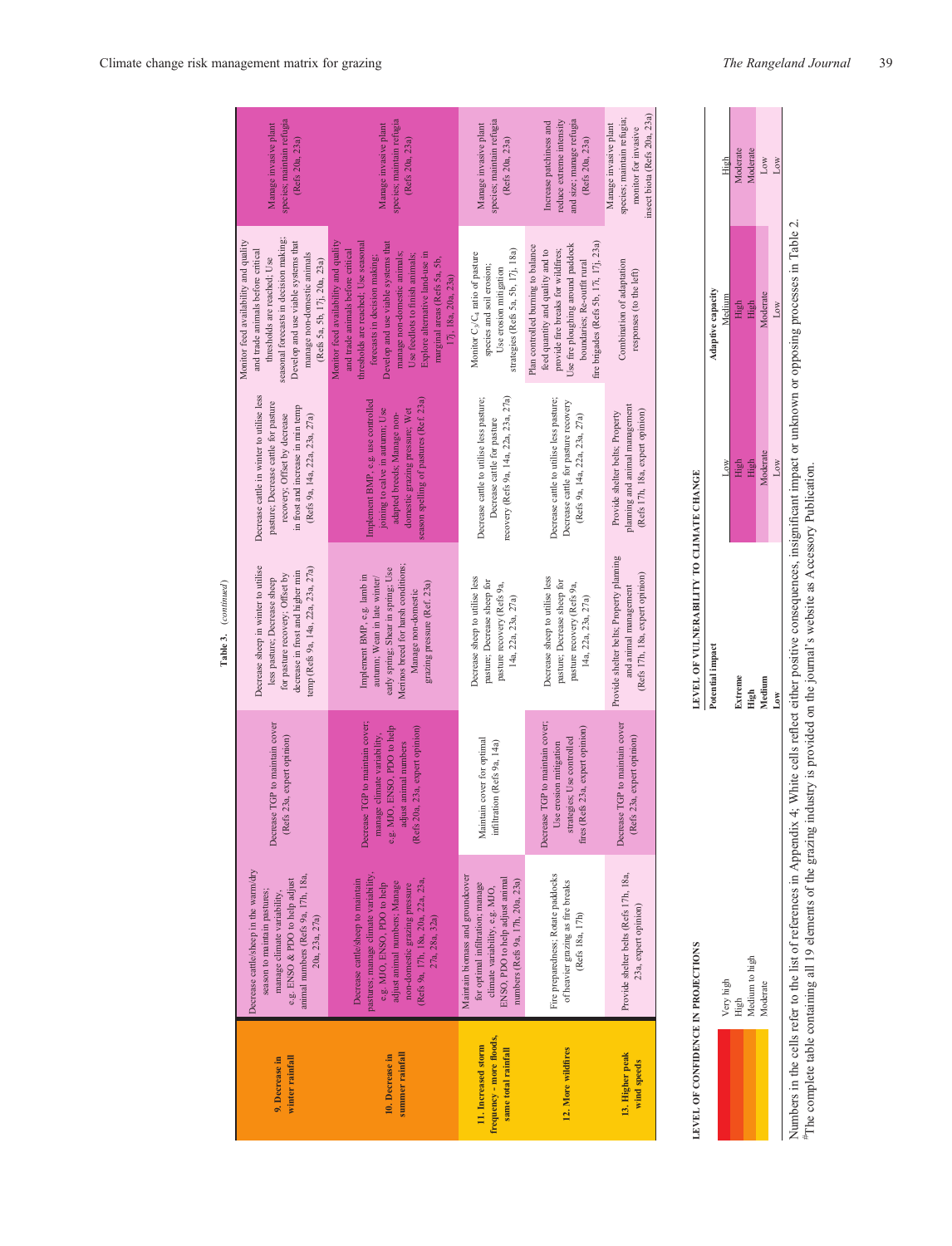<span id="page-9-0"></span>**Table 4. Impact risk assessed by the product of consequence and likelihood of climate change (adapted from AGO 2006)**

| Likelihood     |     |                | Consequences* |               |              |
|----------------|-----|----------------|---------------|---------------|--------------|
|                |     | Minor Moderate |               | Major Severe  | Catastrophic |
| Rare           | Low | Low            | Low           | Low           | Low          |
| Unlikely       | Low | Low            |               | Medium Medium | Medium       |
| Possible       | Low | Medium         | Medium        | High          | High         |
| Likely         | Low | Medium         | High          | High          | Extreme      |
| Almost certain | Low | Medium         | High          | Extreme       | Extreme      |

\*Consequences for negative impact risk are shown.

[Consulting 2005\)](#page-13-0). **Table 5. Vulnerability to climate change as a function of adaptive capacity and impact**

| Impact  |          | Adaptive capacity |          |
|---------|----------|-------------------|----------|
|         | Low      | Medium            | High     |
| Extreme | High     | High              | Moderate |
| High    | High     | High              | Moderate |
| Medium  | Moderate | Moderate          | Low      |
| Low     | Low      | Low               | Low      |

#### **Results**

#### *Impact risk*

The text within the impact matrix [\(Table 2\)](#page-5-0) show the direction, and in some cases extent of the climate change impact on each element of the grazing industry. The shading in the impact matrix is a measure of impact risk.

The proportion of cells with negative impact within the impact matrix was 68% of the total (brown shading). Of these, 30% had either an extreme or high negative impact and 38% had either low or medium. 'Drought' had either an extreme or high impact on 17 of the 20 grazing elements, and 'lower summer rainfall' on 18 of the 20.

The proportion of cells with positive impact within the impact matrix was ~32%. Of these, 2% had either an extreme or high positive impact; and 30% had either low or medium. Increased CO2, higher minimum temperatures, less frost and increased storm frequency were most associated with positive impacts for pasture growth and quality.

For the key elements of the grazing system, the overall negative impact of climate change was high for surface cover, gross margins and biodiversity (see bottom row of [Table 2](#page-5-0)). A lack of surface cover caused by increased evaporation, temperatures, storm intensity, wildfires and peak wind speeds, and lower rainfall can be associated with major erosion events, loss of topsoil and slow pasture recovery. Low gross margins can be associated with high stocking rates, low surface cover, resource degradation, high farm debt resulting in unviable enterprises needing significant financial assistance and industry restructuring. Biodiversity in the rangelands has reached its current expression in response to low and variable rainfall but is likely to be sensitive to more extreme droughts, decreased rainfall (summer and winter) and more wildfires.

Pasture growth was assessed as an overall medium negative impact which is likely to reduce pasture availability and digestibility and potential feed intake of animals in dry seasons. The drying associated with higher evaporation, temperatures and



**Fig. 1.** Components of vulnerability to climate change (redrawn from [Allen](#page-13-0)

lower rainfall was expected to be ameliorated by increases in  $CO<sub>2</sub>$ , minimum temperature, less frost and more wildfires (i.e. by reducing shrub and tree competition). Production of wool and beef per head was assessed as having a low negative impact because of an overall low sensitivity to the direct effects of climate change.

The overall assessment of pasture nutrition and selling price indicated a positive impact. Pasture nutrition was likely to increase because of less pasture growth, resulting from increased potential evaporation, higher minimum temperature, less frost, increases in storm intensity and frequency and decreases in rainfall, more wildfires and higher peak wind speeds. The direct impact of single climate variables on selling price was not clear, however overall, selling prices were thought to increase (relative to CPI) because of greater demand for meat protein and natural fibre from a wealthier and larger global population.

The direct impact of higher minimum temperature on the occurrence of animal disease, more droughts on gross margin and biodiversity, and lower winter rainfall on biodiversity were all classed as extreme risk. Higher minimum temperatures may facilitate the introduction and distribution of exotic animal disease from northern shorelines, and the southward spread of existing domestic diseases and their vectors. More severe and prolonged droughts are likely to cause severe reductions in farm income requiring government assistance and industry restructuring. More droughts with lower winter rainfall are likely to result in severe stress, leading to changes in plant and animal species composition (see [Table 2\)](#page-5-0).

#### *Overall assessment of impact risk*

An overall risk assessment for each key element was made by the authors to summarise the interaction and combined effects of the single climate variables (see 'bottom line' of [Table 2](#page-5-0)).While there were beneficial and detrimental effects (i.e. positive and negative impacts), the overall risk assessment represents the dominating influences. The integrated assessment and the individual cells provide a basis for considering adaptation and vulnerability.

#### *Vulnerability*

The text within the adaptation matrix [\(Table 3](#page-7-0)) shows some responses required to help land managers adapt to climate change. They are not considered to be exhaustive nor will they be relevant to all businesses and regions. The shading in the adaptation matrix is a measure of vulnerability (combination of impact and adaptive capacity). Assessments of extreme or high vulnerability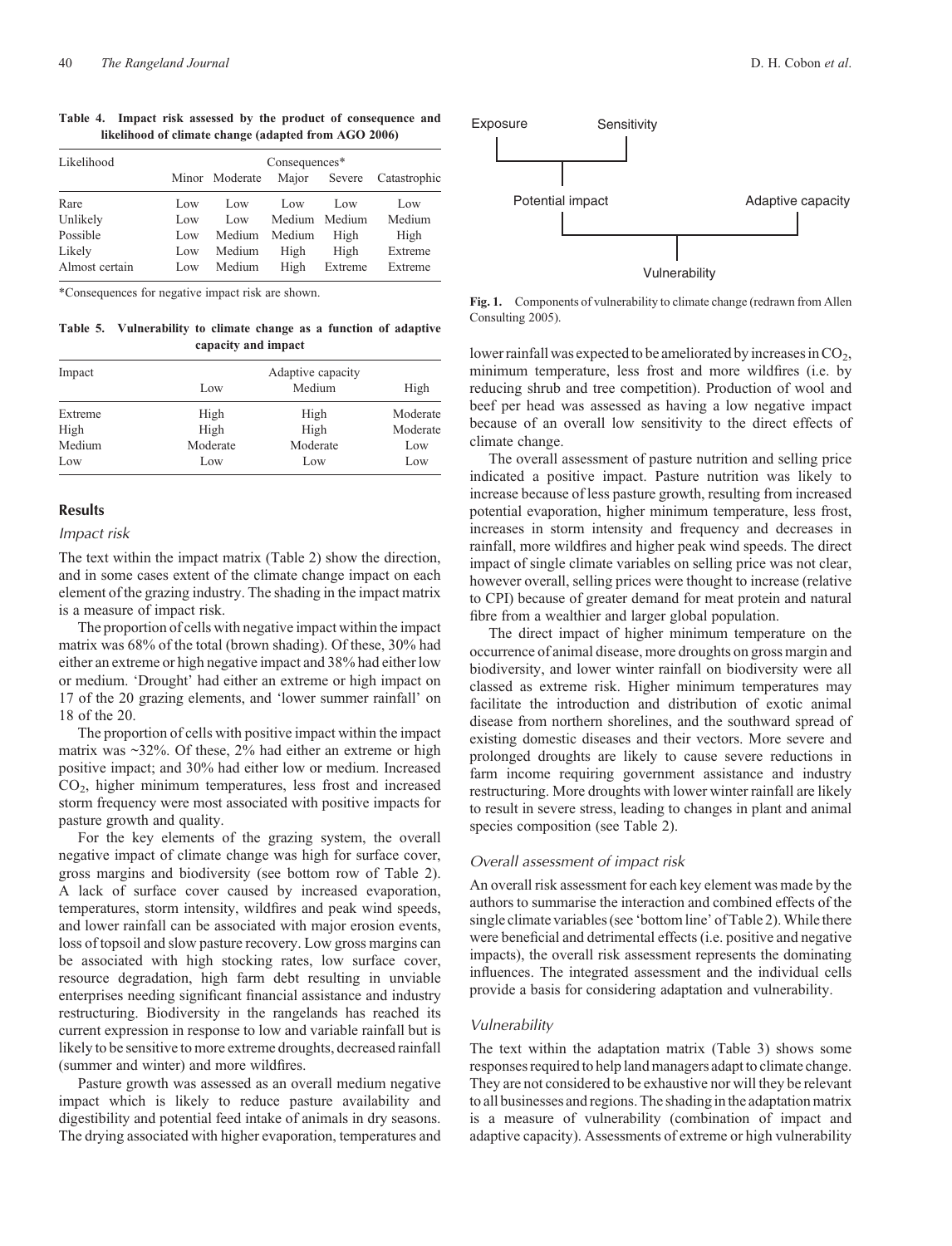are most likely to be associated with a need for transformational adaptive responses. An example of a transformational response would be a change in grazing enterprise from wool to beef production. Transformational responses are in contrast to incremental responses that may be already part of routine management.

'More droughts' and 'lower summer rainfall' were assessed as the climate change variables that were likely to cause the biggest concerns for the grazing industry. These climate change variables were found to make the majority of elements highly vulnerable. This occurred for all key elements (i.e. pasture growth, surface cover, production per head, gross margin and biodiversity), despite the fact that there was only moderate confidence in the projections for these climate variables.

'More days over 35°C' and 'higher potential evaporation' were also associated with either high or moderate vulnerability for a large majority of elements, and particularly for pasture nutrition, surface water availability and environmental stress for animals. This vulnerability was due to a combination of medium to high impact, and low to moderate adaptive capacity.

The vulnerability ranking (highest to lowest) for the key elements was biodiversity, surface cover, gross margin, pasture growth, beef production per head and wool production per head.

#### *Risk statement*

An example of a statement describing the risk of more and prolonged drought to the northern Australian grazing industry is:

*The extreme risk to the grazing industry is that more and prolonged drought could lead to lost viability of grazing enterprises in marginal regions and loss of biodiversity in fragile ecosystems. This level of risk requires an immediate response fromthe most senior levels ofindustry leadership, agency management, policy development and government representatives. This risk can potentially be mitigated through application of seasonal and decadal climate variability technologies, more certainty in regional climate change projections and analysis for policy makers on exceptional circumstance reform, adaptation grants, time limited income support and exit grants to leave the land.*

## *Evaluating the risk assessment process and validating the matrices with stakeholders*

The workshop at Longreach provided validation for the content of some cells in the impact and adaptation matrices. In addition the participants indicated that the matrices and the risk assessment process were valuable tools to help understand complex subject matter and to identify impacts, adaptive responses and priorities for action. The participants also provided additional content for some cells in the matrices that was practical and relevant to the region. These insights reflected their experience and highlighted the importance of conducting workshops in the regions to identify adaptive responses that are most relevant and likely to be used in decision making. These additional insights were recorded and may form the basis of a matrix applicable specifically to central-west Queensland (G. Stone, unpublished).

#### **Discussion**

#### *Overall risk of climate change*

The risk assessment reported here showed an overall detrimental impact of climate change on the northern Australian rangelands. More droughts and lower summer rainfall were the major cause of down-side risk across the 20 grazing elements investigated. The overall impact of climate change was detrimental for all but three grazing elements: pasture nutrition, animal disease and selling prices (above CPI). Allowing for regional differences, pasture nutrition may benefit from climate change, although this is likely to be offset by reductions in growth, availability and feed intake. The incidence of animal disease may decline overall, however, higher minimum temperatures and less frost are likely to facilitate their movement south. Selling prices may rise although this key element is very difficult to assess because of international influences and is likely to be offset by reductions in animal productivity.

#### *Response to increased vulnerability*

The high potential impact and low adaptive capacity to longer, more frequent and more pronounced droughts is likely to make the grazing industry highly vulnerable to climate change. Although some native pasture ecosystems are considered to be resilient to grazing ([Orr and Holmes 1984](#page-15-0)), 'super droughts' may cause ecosystem decline to the extent that survival of long-lived perennial pasture and tree species is threatened. Therefore it is likely that existing incremental adaptive responses (e.g. climate forecasting, adjusting stock numbers to feed reserves and early destocking combined with policy reform measures) will nolonger be sufficient for the industry to remain sustainable in the long term. However, in the short-medium term, linking management decisions to climate forecasts in some regions may guide land managers in the correct direction [\(McKeon](#page-15-0) *et al*. 1993). The monitoring and the anticipation of seasonal climate variability will improve the basic climate knowledge in the regions (extension officers, land managers, NRM officers) and facilitate response to and understanding of climate change. In addition there is a need to monitor and evaluate the changes in levels of risks and suitability of adaptation responses.

#### *Need for transformational change*

Depending on the success of incremental adaptation the industry may need to be proactive and strategic and make major changes in enterprises, land use and human and social capital (transformational responses, e.g. diversification, land use change) to create new options to remain viable in the medium to long-term. The industry has already been exposed to transformational change and therefore has the expertise and experience to shift to alternative grazing enterprises. For example, large fluctuations in the relative value of beef and wool have occurred since the early 1970s leading to changes in type of enterprise. In 1974, the United States and Japan imposed beef import restrictions [\(Daly](#page-14-0) [1983](#page-14-0); 71% drop in market price between 1973 and 1975). The decision to shift from beef to wool in the mid-1970s may also have been assisted by the introduction of the wool reserve price scheme in the early 1970s. The demise of the wool reserve price scheme in 1991 provided the economic stimulus for enterprise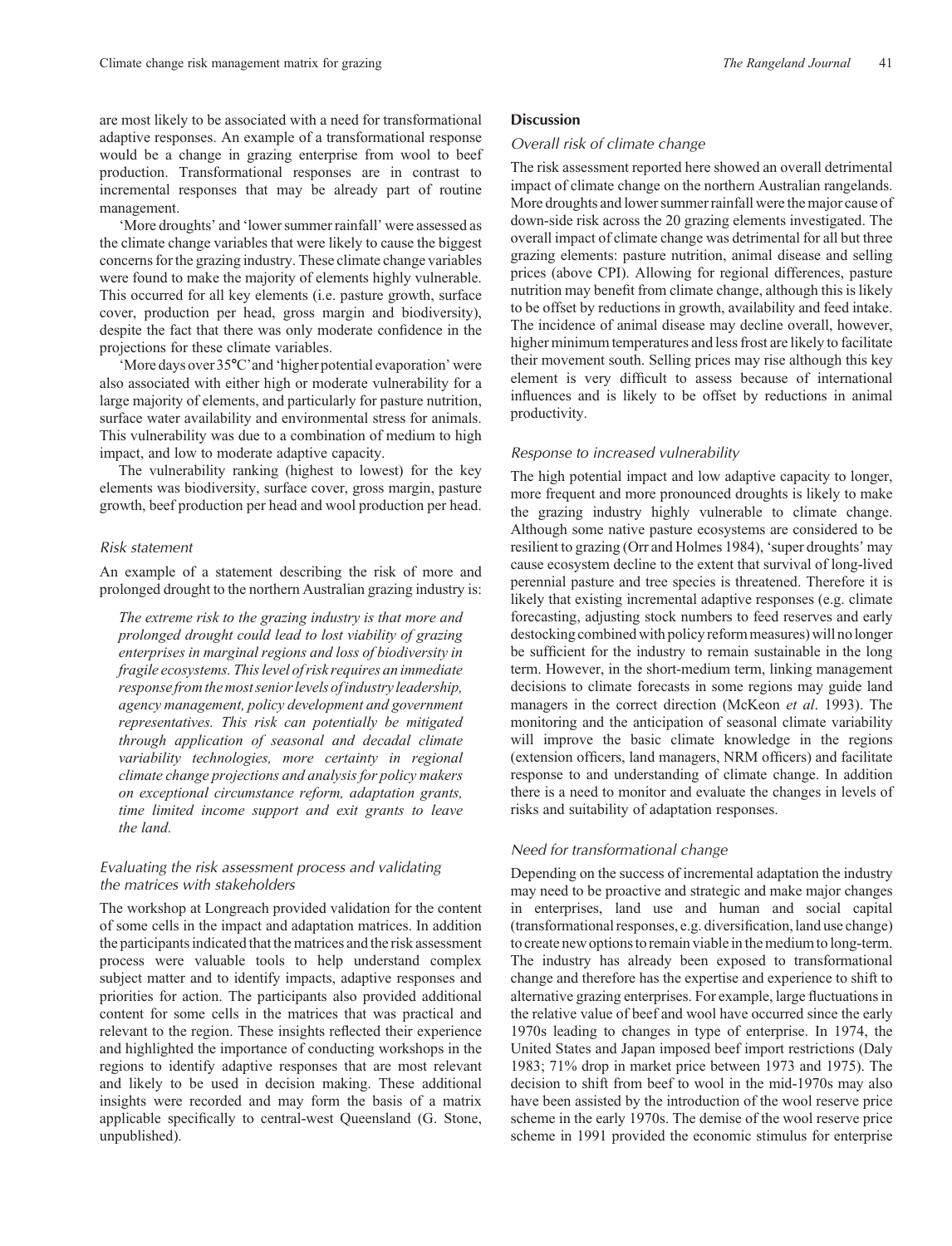shift from wool to beef ([Bardsley 1994](#page-14-0)). These shifts were made easier because of the existence of an alternate enterprise with established markets, there was experience in the alternative enterprise, the infrastructure was available and there was a strong belief that the change was necessary [\(McKeon](#page-15-0) *et al*. 1993). The challenge will be to identify those regions most in need of transformational change and the role for policy (structural adjustment), new technologies and adaptive capacity.

## *Importance of summer pasture growth*

In the rangelands of northern Australia, the amount and timing of rainfall in summer is a key driver of vegetation growth (pastures, shrubs and trees), quantity of surface water supplies, animal production and profitability. The grazing industry (arid and semiarid rangelands) is already highly sensitive to low and variable summer rainfall. In the absence of effective adaptive responses, climate change is likely to make sustainable management more difficult. Because of relatively low capacity to adapt to lower summer rainfall, the 'pasture growth' element was assessed as likely to be highly vulnerable to climate change.

## *Management to reduce impact of pests and diseases*

Managing infrequent events that have the potential to severely impact either natural resources or animals requires planning, expertise and alert/response systems. The impact of exotic disease is limited by quarantine and physical barriers but the potential exists for exotic disease to have a major impact in extensive areas where it is difficult to regulate animal movement. The increases in winter temperature in particular, together with less frost and higher peak wind speeds have the potential to facilitate the southward movement and winter survival of insect vectors and wind-borne diseases [\(Sutherst 2001](#page-15-0)). The continued exclusion of some exotic diseases under climate change conditions will depend on strict border surveillance, recognition of entry point hotspots, community identification of disease symptoms and rapid and efficient implementation of well thought-out and tested biosecurity plans. Some diseases already endemic in Australia may be currently constrained by low winter temperatures. Restricting the southward movement of these diseases will depend on continued restrictions to animal and plant movement, vaccination, monitoring and biosecurity responses and programs that limit population explosions of parasites (e.g. sheep blowfly, cattle tick) and other insect vectors.

## *Management to reduce impact on biodiversity*

The most vulnerable natural plant and animal species are likely to be those with long generation times, low mobility and small or isolated range [\(Hughes 2003\)](#page-14-0). Fauna that are dependent on water holes for maintenance of populations may be threatened by higher evaporation and changes in flow regime [\(Cobon](#page-14-0) *et al*. 2006). Increased drought may result in changes in vegetation composition in grassland, savanna and wetland communities, with more adapted species (including weeds) displacing less adapted species ([Kriticos](#page-14-0) *et al*. 2003*a*, [2003](#page-14-0)*b*). Many existing activities may assist to preserve biodiversity such as fencing riparian areas, maintaining or restoring connectivity in the landscape, erosion mitigation, maintaining environmental flows, reduced land clearing and preventing introduction of potentially invasive species.

## *Management of impact on surface soil cover*

The amount of surface cover on the soil is a useful indicator of rangeland condition [\(Tothill and Gillies 1992\)](#page-15-0) and together with pasture tussock health drives recovery in good seasons. More droughts, lower summer rainfall, higher evaporation and temperature, more wildfires and higher peak wind speeds are likely to drive greater exposure of the soil surface. Low surface cover exposes the soil to water and wind erosion and reduces water infiltration and soil moisture content. Loss of topsoil reduces vegetation growth and increases sediment loads in watercourses. Existing adaptive responses such as adjusting stock numbers to feed reserves, early destocking, managing total grazing pressure, use of climate forecasts and use of erosion mitigation strategies will help maintain surface cover.

## *Global influences*

Gross margins on extensive grazing properties are largely driven by growth of pasture, animal production per head, costs of production and market prices. The three former elements are highly vulnerable to climate change and the fourth (market prices) is largely driven by global forces (through demand and supply) that are sensitive and exposed to climate change. Development of effective national and international policies will be important under these global influences.

In summary, the biophysical components of the grazing system (surface water availability, plant available water, wind erosion, animal disease) and costs are likely to be highly vulnerable in some regions. Future actions required to reduce vulnerability include: increasing water storage facilities and/or reducing evaporative loss, maintaining good surface cover and plant basal area, improving disease recognition and border surveillance, adopting labour saving technologies, and facilitating property amalgamation.

## *The risk statements – informing plans, policies and strategies on adaptation*

It is useful when advising management and informing policy of risks and vulnerabilities to describe them in the form of risk statements. The risk statement provides descriptive information extracted from the impact and adaptation matrices, and the risk assessment process. The justification for the risk statement provided in this paper is that more droughts are likely to be associated with extreme risk of losing enterprise viability in marginal areas and reductions in biodiversity within fragile ecosystems. There is high risk of reduced growth of pastures, surface cover, surface water availability and animal production, and increased resource degradation.

Grazing enterprises already in marginal regions are likely to be highly vulnerable to climate change. Managing seasonal and decadal climate variability is likely to be an effective response in the short term. However, the uncertainty of regional rainfall projections makes the identification of the most marginal areas difficult. Analyses of regional impacts are needed for policy makers to better assess the need for financial assistance from governments and industry restructuring. The risk statement for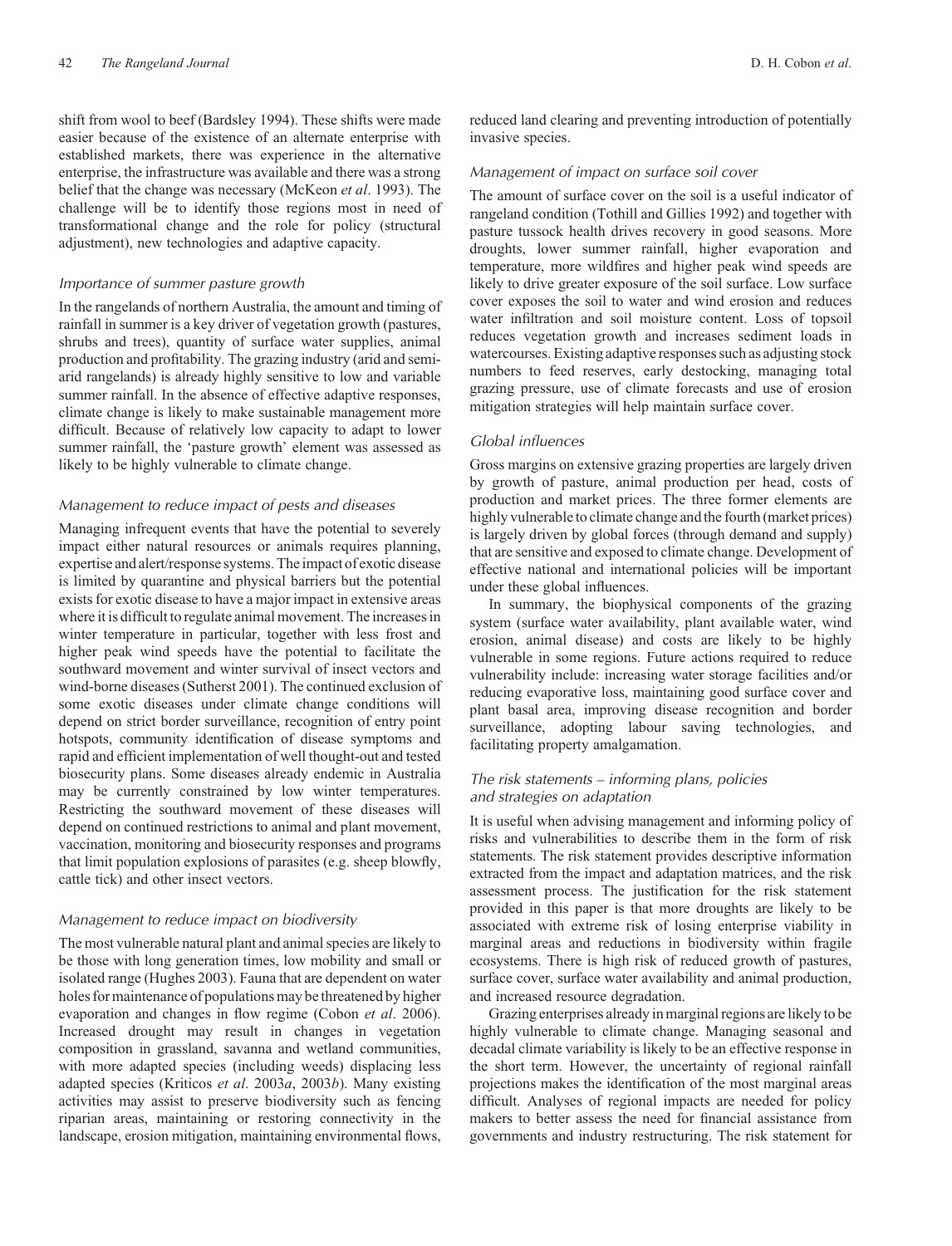this climate change issue can be useful for 'mainstreaming' adaptation into plans, policies and strategies.

## *Evaluation and monitoring for feedback and change*

The analysis of impacts and adaptation to climate change is a complex and daunting subject to discuss in detail, particularly for the land managers. The *Climate Change Risk Management Matrix* provided a process to systematically outline important climate risks for the grazing industry that could potentially be acted upon at the regional scale. The matrices provided an organised approach to identify positive and negative impacts associated with climate change and management responses that would achieve some degree of adaptation.

The matrix approach has also been tested with climate change risk assessment of Queensland's wine industry, but has not been validated with industry representatives (J. Scanlan, unpublished). A matrix approach was also used in regional planning in far north Queensland with the tourism industry to identify likely impacts of climate change and options for adapting to those impacts. In these examples, the process did not include risk assessment, but was found to be a helpful process for people with limited knowledge of climate change to look at the likely impacts and adaptation options ([Department of Local Government, Planning,](#page-14-0) [Sport and Recreation 2007;](#page-14-0) [Tourism Queensland 2008](#page-15-0)). The approach was very useful in raising awareness of how climate change was likely to affect their industries and in preparing for the next stage of risk assessment.

#### *Awareness raising and capacity building*

Governments have committed to have the impacts of climate change considered in decisions at all levels across a variety of priority sectors (DNRW 2007). A major challenge exists for agricultural extension to communicate trends and change in climate to the rangeland community ([McKeon](#page-15-0) *et al*. 2009, this volume). One method that has proved effective is 'learning by participating'[\(Woodhill and Robins 1998\)](#page-15-0). The risk management matrix is a participatory approach and has proved to be a useful tool to: (1) effectively assess the complexity in the grazing system; (2) handle uncertainty in the climate projections; (3) be used by extension personnel with land managers in regional areas; (4) identify a more comprehensive range of adaptations than are typically explored by scientists which provides a practical and realistic assessment of risk and vulnerability (see also [Howden](#page-14-0) *et al*[. 2003,](#page-14-0) Stokes *et al*[. 2008\)](#page-15-0); (5) help address the issue of 'cynicism' regarding the influence humans play in changing the climate; and (6) bridge the disconnect between science and the knowledge required for informed and effective on-ground responses. With some initial training, the matrix can easily be operated by a range of stakeholders, extension officers, natural resource officers and scientists to better prepare different regions and ecosystems for the changing climate. The process has the potential to be modified and used in other industries (e.g. horticulture, cropping) and sectors (e.g. health, transport, infrastructure).

#### *Building the knowledge and tools*

During the process of populating each cell in the matrices, it was apparent that our scientific understanding in some areas was limited and in some cases we were forced to make 'educated guesses'. We also identified areas where opposing biophysical processes made 'expert analysis' difficult. In these cases, more field experimentation and/or simulation modelling using systems analysis will be required to provide better estimates of climate change impacts. This topic is discussed in more detail in the companion paper [\(McKeon](#page-15-0) *et al*. 2009, this volume).

The following areas in the matrices were difficult to populate using our current knowledge and grazier experience and require further research:

- (1) biological and bio-economic processes such as  $CO<sub>2</sub>$  and effects on trees, tree/grass relationships; temperature and effects on animal production, gross margin, and biodiversity;
- (2) interactive effect of climate variables: separating the single effect of climate variables from the combined effect of all climate change variables on single elements of grazing helped understanding, but may not be critical to decision makers (e.g. higher storm frequency and intensity may produce more surface water but the greater impact comes from higher temperatures which reduces overall surface water availability);
- (3) climate variables can have both detrimental and beneficial effects on elements of the grazing system (e.g. higher minimum temperature will increase the length of the growing season in winter to benefit animal production but higher maximum temperature will be detrimental to animal production in summer);
- (4) determining the combined effect of climate change when the effect of single climate variables on a grazing element is a mixture of both beneficial and detrimental (e.g. tree/grass balance – 11 of the 13 climate variables had a beneficial effect of providing relatively more grass but the overriding effect was the increase in trees provided by higher  $CO<sub>2</sub>$ );
- (5) changing management to adapt to one impact may have detrimental effects in other areas (e.g. changing from *Bos taurus* to *Bos indicus* breeds to adapt to higher temperatures may reduce productivity);
- (6) regional and vegetation differences (e.g. in northern savannas, nitrogen rather than rainfall limits pasture growth; the use of fire varies across the rangelands; the importance of surface water availability varies from low in the Great Artesian Basin to high in other areas; and climate change projections vary regionally from little change to drier);
- (7) over-estimating the importance of some climate variables (e.g. impact of higher peak wind speed is mainly a problem in desert and mulga areas);
- (8) rural health, costs (above CPI) and biodiversity; and
- (9) analysis and interpretation of whole system performance.

## *Research, monitoring and understanding uncertainty*

This study has provided an overview of climate change impacts and possible adaptive responses for the northern Australian rangelands. Although some state and national studies have been completed recently [\(Heyhoe](#page-14-0) *et al*. 2008; [McKeon](#page-14-0) *et al*. 2008, [2009](#page-15-0), this volume; Stokes *et al*[. 2008](#page-15-0)), little research and development has been completed to detail the extent of climate change impacts at the regional scale. Studies at this scale are necessary before land managers are likely to have the confidence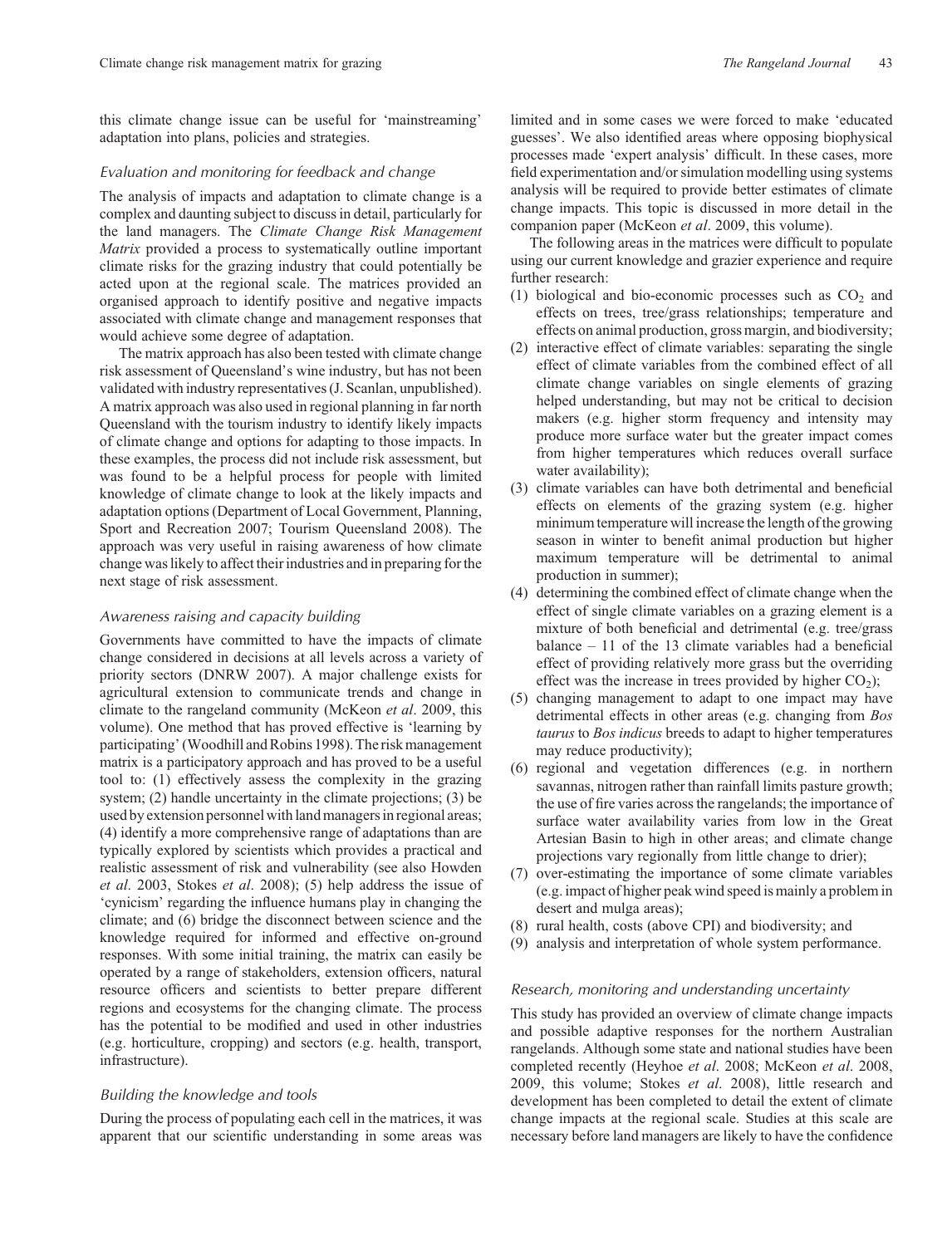<span id="page-13-0"></span>and motivation to initiate actions other than incremental responses. For land and water managers to better understand the bio-physical processes and develop more effective adaptation actions to manage climate change, they need: better information about climate change projections at the regional scale; expanded collection of natural resource and agricultural production data; and calibrated models and decision tools.

Despite the uncertainty of climate change projections, there is little room for complacency about potential impacts. Understanding uncertainty is important in developing adaptive management programs that contain a balanced mixture of adaptive action and continued monitoring. Uncertainty is not an excuse for inaction. To manage uncertainty, stochastic methods have been used in the quantification of climate risk for water resources [\(Preston and Jones 2008\)](#page-15-0) and these methods may also be useful in assessing biophysical and bio-economic risk for the grazing industry.

#### *Implementation of adaptation measures*

There is a strong rationale for an increasing focus on adaptation of agriculture to climate change ([Howden](#page-14-0) *et al*. 2007). Our study developed important items for the implementation of adaptation responses by the grazing industry including: risk assessment, risk statements, the regional evaluation and feedback, proposed training and tools. In this paper we have documented: (1) the foundation for adaptive management responses relevant to the grazing industry at the regional scale that can be incorporated into policy (local, state, national), natural resource plans and institutions; and (2) the need for 'climate literacy' training to be provided for regional extension officers to facilitate implementation of the climate change risk management matrix process in regional centres.

We also suggest that adaptation also includes a change in attitude and receptivity to deal with climate change.

#### *Limitations and benefits of the risk assessment process*

To populate the entire matrix required some knowledge of the process and of the impacts of climate change within a particular industry or region. Regional extension officers may need some training in climate, climate change and the interactions with the grazing system so they can adequately facilitate the matrix process with land managers.

The size of the matrix can be a benefit and a limitation. It was regarded as beneficial because it attempts an expert analysis of all the key components of grazing and climate change. A limitation for regional implementation, however, is the resource commitment required to complete the whole matrix. Regional assessments could be 'scaled down' to focus only on the key climate variables and grazing elements for the region (e.g. a  $3 \times 6$  matrix). Other elements of the matrix are relevant across the whole industry and may not need to be reassessed at the regional level (e.g. exotic disease). Thus regional groups can build upon the experience of previous groups and that reported in this paper.

Despite being only 'two-dimensional', the risk assessment approach has the advantage of simplicity and its ease of use by decision makers (e.g. land managers). It has potential application to other industries, particularly those that have not previously considered climate impacts. Other more complex tools can also be used to inform the risk assessment process (e.g. results from modelling analyses).

In summary, the matrix proved a useful tool to unravel the complexities of the grazing system and evaluate uncertain climate projections to provide outcomes for decision makers in planning for climate change.

## **Conclusion**

The description of methodology and content of the climate change risk management matrices have provided the foundation (process and technical knowledge) to build upon and complete risk assessments for regional areas. The process was simple and allowed for a systematic analysis of a large and complex issue that can be a daunting subject for land managers. The matrices identified the impacts and adaptive responses, and the risks associated with exposure, sensitivity and adaptive capacity. Building capacity of regional stakeholders to use this tool will provide the means for participation, development of adaptive responses and action by land managers.

The impact risk and vulnerability assessments indicated that drought and lower summer rainfall have the potential to drive the industry in some regions into transformational change. Incremental responses used in the past may be adequate in the short to medium-term, however, it is likely that transformational responses may be necessary in the long term. Further research is required to identify these regions and inform policy in time to implement transitional change to maintain a healthy industry and natural resource base.

The risk assessment process was useful to rank and identify the key risk areas, and help prepare risk statements to assist mainstreaming adaptive responses into plans, policies and strategies.

#### **Acknowledgements**

The authors would like to thank the participants at Longreach workshop, and Alan Peacock who helped with design and graphics. Greg McKeon gratefully acknowledges the support of a Land & Water Senior Research Fellowship.

## **References**

ABARE (2007).'Statistical tables'. *Australian Commodities* **14**(3), 541–577. ABS (2007). Australian National Accounts: State Accounts 2006–07,

- Cat. No. 5220.0, Canberra. ABS (2008). Farm management and climate 2007-07 (4625.0) Available at: www.ausstats.abs.gov.au/ausstats/subscriber.nsf/0/CA7A10D4D9A 868E7CA2574C10015B61D/\$File/46250\_2006-07.pdf (accessed
- 4 February 2009). Adger, W. N., Agrawala, S., Mirza, M. M. Q., Conde, C., O'Brien, K., Pulhin, J., Pulwarty, R., Smit, B., and Takahashi, K. (2007). Assessment of adaptation practices, options, constraints and capacity. *In*: 'Climate Change 2007: Impacts, Adaptation and Vulnerability.' (Eds M. L. Parry, O. F. Canziani, J. P. Palutikof, P. J. van der Linden and C. E. Hanson.) pp. 717–743. (Cambridge University Press: Cambridge, UK.)
- AGO (Australian Greenhouse Office) (2006). Climate change impacts and risk management, a report prepared for the AGO, Department of Environment and Heritage by Broadleaf Capital International and Marsden Jacob Associates, Canberra.
- Allen Consulting (2005). Climate Change Risk and Vulnerability. Report to the Australian Greenhouse Office, Department of Environment and Heritage, Canberra. p. 159.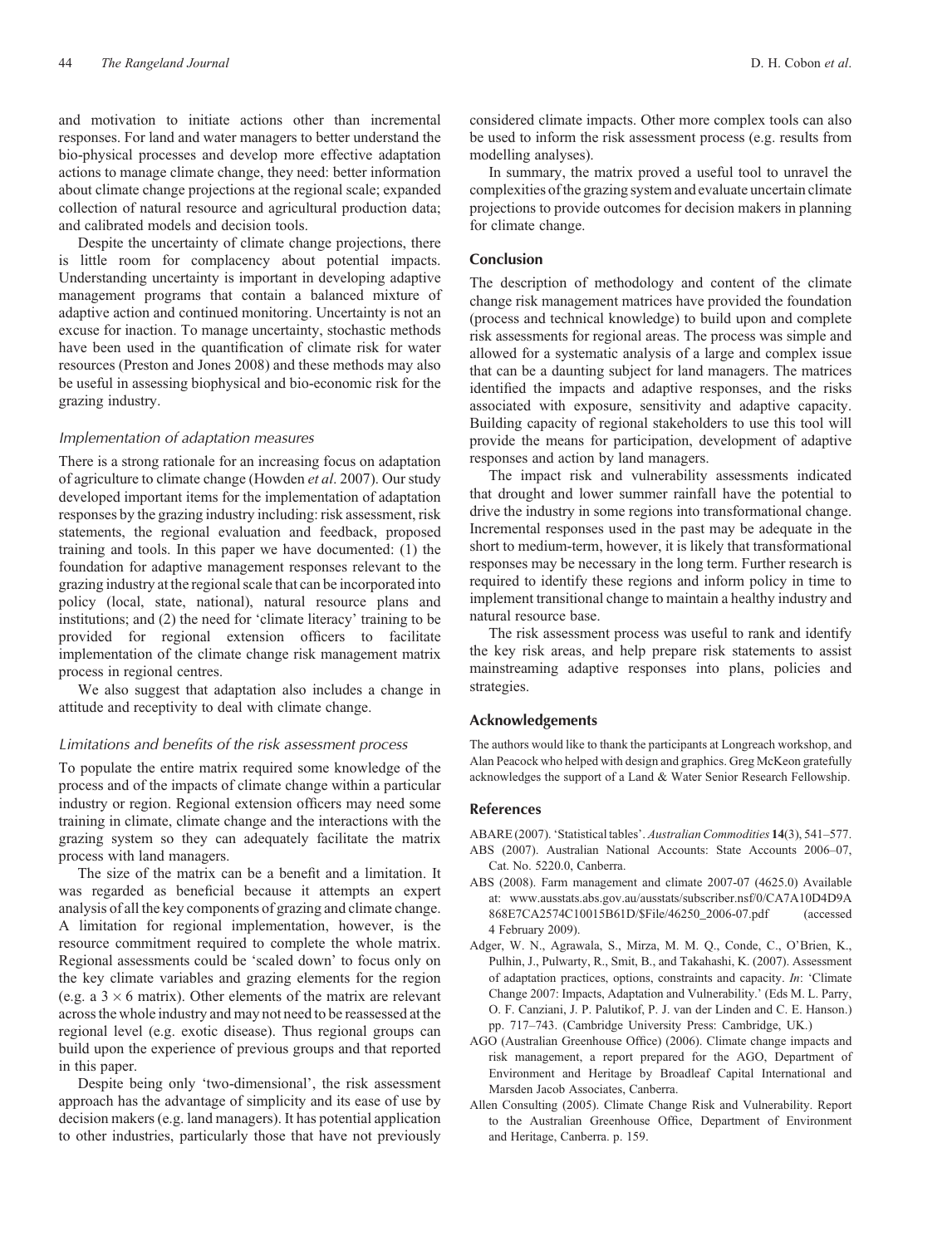- <span id="page-14-0"></span>Ansoff, I. (1957). Strategies for diversification. *Harvard Business Review* **35**(5), 113–124.
- Australian Government (1992). National greenhouse response strategy. Australian Govt. Publishing Service, Canberra.
- Bardsley, P. (1994). The collapse of the Australian wool reserve price scheme. *Economic Journal. Revue Economique et Sociale* **104**(426), 1087–1105.
- Cai,W., Crimp, S., Jones, R., McInnes, K., Durack, P., Cechet, B., Bathols, J., and Wilkinson, S. (2005). Climate change in Queensland under enhanced greenhouse conditions, Report 2004–05. CSIRO Marine and Atmospheric Research, Melbourne.
- Charles, S. P., Bates, B. C., Whetton, P. H., and Hughes, J. P. (1999). Validation of downscaling models for changed climate conditions: case study of south-western Australia. *Climate Research* **12**, 1–14. doi: 10.3354/cr012001
- Cobon, D. H., Bell, K. L., McKeon, G. M., Clewett, J. F., and Crimp, S. (2005). Potential climate change impacts on beef production systems in Australia. *In*: 'XX International Grassland Congress: Offered Papers'. (Eds F. P. O'Mara, R. J. Wilkins, L. 't Mannetje, D. K. Lovett, P. A. M. Rogers and T. M. Boland.) p. 557. (Wageningen Academic Publishers: Wageningen, The Netherlands.)
- Cobon, D. H., Clifton, C., and Toombs, N. (2006). Future implications for climate change in the Lake Eyre Basin. *In*: 'Proceedings of the Lake Eyre Basin Conference'. Renmark. pp. 62–68. Available at: www.lebmf.gov. au/publications/pubs/leb-proceedings-02.pdf (accessed4February2009).
- Cobon, D. H., and Toombs, N. R. (2007). Practical adaptation to climate change in regional natural resource management: Queensland Case Studies – Fitzroy Basin Report – Part A. Production and natural resource indicators in beef systems under climate change conditions. Project EP08. Australian Greenhouse Office, Canberra.
- Cobon, D. H., and Toombs, N. R. (2008). Impacts and adaptation to climate change in beef production systems in central Queensland. *In*: 'Multifunctional grasslands in a changing world. Vol. 1. Proceedings International Grasslands and Rangelands Congress'. Hohhot, China. (Eds Organising Committee of 2008 IGC/IRC Conference) p. 877. (Guangdong Peoples Publishing House: Guangzhou, China.)
- Commonwealth of Australia (1998). 'National Greenhouse Strategy.' (Australian Government Publishing Service: Canberra.)
- Crimp, S. J., Flood, N. R., Carter, J. O., Conroy, J. P., and McKeon, G. M. (2002). Evaluation of the potential impacts of climate change on native pasture production – Implications for livestock carrying capacity. Final Report for the Australian Greenhouse Office, 60 pp.
- CSIRO and Bureau of Meteorology (2007). Climate Change in Australia. Technical Report. (Eds K. Pearce, P. Holper, M. Hopkins, W. Bouma, P. Whetton, K. Hennessy and S. Power.) p. 148. (CSIRO Division of Marine and Atmospheric Research: Melbourne.)
- DAFF (Australian Government Department of Agriculture Fisheries and Forestry) (2007). Trade Facts, Canberra. Available at: www.daff.gov.au/ market-access-trade/trade\_facts?SQ\_DESIGN\_NAME=text\_only (accessed 4 February 2009).
- Daly, J. J. (1983). The Queensland beef industry from 1930 to 1980: Lessons from the past. *Queensland Agricultural Journal* **109**(2), 61–97.
- Department of Local Government, Planning, Sport and Recreation (2007). Regional planning tackles climate change. Report for the PIA regional planning awards.
- DNRW (Department of Natural Resources and Water) (2007). Climate Smart Adaptation 2007–12: An action plan for managing the impacts of climate change. The State of Queensland (Department of Natural Resources and Water), Brisbane. Available at: www.climatechange.qld. gov.au/response/pdfs/climatesmart\_plan.pdf (accessed 4 February 2009).
- DPI&F (Department of Primary Industries and Fisheries) (2008). Prospects for Queensland's Primary Industries 2008–09. Available at: www.dpi.qld. gov.au/documents/BusinessAndTrade\_IndustryTrends/Prospects-2008- 2009.pdf (accessed 4 February 2009).
- Easterling, W., Aggarwal, P., Batima, P., Brander, K., Erda, L., Howden, M., Kirilenko, A., Morton, J., Soussana, J-F., Schmidhuber, J. and Tubiello, F. (2007). 'Climate Change 2007: Impacts, Adaptation and Vulnerability'. (Eds M. L. Parry, O. F. Canziani, J. P. Palutikof, P. J. van der Linden and C. E. Hanson.) pp. 273–313. (Cambridge University Press: Cambridge, UK.)
- Garnaut, R. (2008). 'The Garnaut Climate Change Review.' Final Report. p. 634. (Cambridge University Press: Cambridge, UK.)
- Hall, W. B., McKeon, G. M., Carter, J. O., Day, K. A., Howden, S. M., Scanlan, J. C., Johnston, P. W., and Burrows, W. H. (1998). Climate change in Queensland's grazing lands: II. An assessment on the impact on animal production from native pastures. *The Rangeland Journal* **20**, 177–205. doi: 10.1071/RJ9980177
- Heyhoe, E., Page, S., Yainshet, A., Che, N., Kokic, P., Hafi, A., Low, K. W., Hoque, Z., Mallawaarachchi, T., and Ahammad, H. (2008). Preliminary National Assessment of the Vulnerability of Agricultural Industries and Regions to Climate Change. ABARE report for The Climate Change in Agriculture and Natural Resource Management Subcommittee, Australian Bureau of Agricultural and Resource Economics, Canberra.
- Howden, S. M., McKeon, G. M., Carter, J. O., and Beswick, A. (1999). Potential global change impacts on C3–C4 grass distribution in eastern Australian rangelands. *In*: 'People in Rangelands; Building the Future. Proceeding of the VI International Rangelands Congress'. (Eds D. Eldridge and D. Freudenberger.) pp. 41–43.
- Howden, S. M., Meinke, H., Power, B., and McKeon, G. M. (2003). 'Integrative Modelling of Biophyical, Social and Economic Systems for Resource Management Solutions.' (Ed. D. A. Post.) pp. 17–22. (The Modelling and Simulation Society of Australia and New Zealand: Canberra.)
- Howden, S. M., Soussana, J.-F., Tubiello, F. N., Chhetri, N., Dunlop, M., and Meinke, H. (2007). Adapting agriculture to climate change. *Proceedings of the National Academy of Sciences of the United States of America* **104**(50), 19691–19696. doi: 10.1073/pnas.07018 90104
- Hughes, L. (2003). Climate change and Australia: Trends, projections and impacts. *Austral Ecology* **28**, 423–443. doi: 10.1046/j.1442- 9993.2003.01300.x
- IPCC (2007). Climate Change 2007: The Physical Science Basis. *In*: 'Contribution of Working Group 1 to the Fourth Assessment Report of the Intergovernmental Panel on Climate Change'. (Eds S. Solomon, D. Qin, M. Manning, Z. Chen, M. Marquis, K. B. Averyt, M. Tignor and H. L. Miller.) p. 996. (Cambridge University Press: Cambridge and New York.)
- Jones, R. N. (2001). An environmental risk assessment/management framework for climate change impact assessments. *Natural Hazards* **23**, 197–230. doi: 10.1023/A:1011148019213
- Kriticos, D. J., Sutherst, R. W., Brown, J. R., Adkins, S. W., and Maywald, G. F. (2003*a*). Climate change and biotic invasions: a case history of a tropical woody vine. *Biological Invasions* **5**, 147–165. doi: 10.1023/A:1026193424587
- Kriticos, D. J., Sutherst, R. W., Brown, J. R., Adkins, S. W., and Maywald, G. F. (2003*b*). Climate change and the potential distribution of an invasive alien plant. *Journal of Applied Ecology* **40**, 111–124. doi: 10.1046/j.1365-2664.2003.00777.x
- Lu, L., and Hedley, D. (2004). The impact of the 2002–03 drought on the economy and agricultural employment. Domestic Economy Division, Australian government Treasury. Available at: www.treasury.gov.au/ documents/817/HTML/docshell.asp?URL=03\_article\_2.asp (accessed 4 February 2009).
- McKeon, G. M., Flood, N., Carter, J. O., Stone, G. S., Crimp, J. S., and Howden, S. M. (2008). Simulation of climate change impacts on livestock carrying capacity and production. Report for the Garnaut Climate Change Review. p. 32.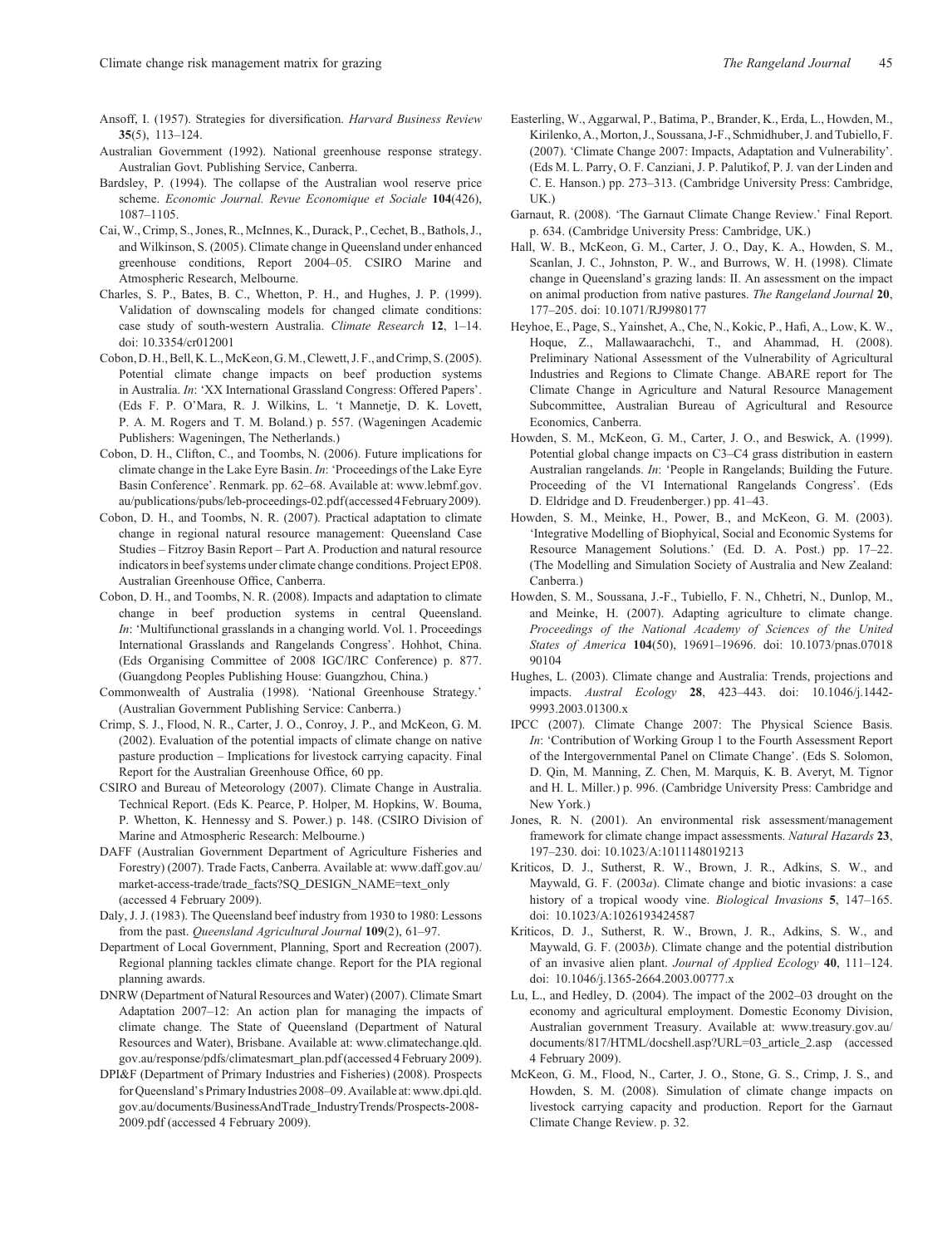- <span id="page-15-0"></span>McKeon, G. M., Howden, S. M., Abel, N. O. J., and King, J. M. (1993). Climate change: adapting tropical and sub-tropical grasslands. *In*: 'Proceedings of 17th International Grassland Congress'. Palmerston North, New Zealand. pp. 1181–1190.
- McKeon, G. M., Stone, G. S., Syktus, J. I., Carter, J. O., Flood, N. R., Ahrens, D. G., Bruget, D. N., Chilcott, C. R., Cobon, D. H., Cowley, R. A., Crimp, S. J., Fraser, G. W., Howden, S. M., Johnston, P. W., Ryan, J. G., Stokes, C. J., and Day, K. A. (2009). Climate change impacts on northern Australian rangeland livestock carrying capacity: a review of issues. *The Rangeland Journal* **31**, 1–29.
- National Land and Water Resources Audit (NLWRA) (2001). Rangelands Tracking Changes – Australian Collaborative Rangeland Information System. National Land and Water Resources Audit, Canberra.
- Orr, D. M., and Holmes, W. E. (1984). Mitchell Grasslands. *In*: 'Management of Australia's Rangelands'. (Eds G. N. Harrington, A. D. Wilson and M. D. Young.) pp. 241–254. (CSIRO: Melbourne.)
- Preston, B. L., and Jones, R. N. (2008). Evaluating sources of uncertainty in Australian runoff projections. *Advances in Water Resources* **31**, 758–775. doi: 10.1016/j.advwatres.2008.01.006
- Raupach, M. R., Marland, G., Ciais, P., Le Quere, C., Canadell, J. G., Klepper, G., and Field, C. B. (2007). Global and regional drivers of accelerating CO<sub>2</sub> emissions. *Proceedings of the National Academy of Sciences of the United States of America* **104**, 10288–10293. doi: 10.1073/pnas.0700609104
- Solomon, S., Qin, D., Manning, M., Chen, Z., Marquis, M., Averyt, K. B., Tignor, M., and Miller, H. L. (2007).'Climate Change 2007: The Physical Science Basis.' (Cambridge University Press: Cambridge, UK.)
- State of Queensland (2007). ClimateSmart 2050. Queensland climate change strategy 2007: a low carbon future. Queensland Government, Brisbane.
- Stern, N. (2007). 'The Economics of Climate Change: The Stern review.' (Cambridge University Press: Cambridge, UK.)
- Stokes, C. J., Crimp, S., Stone, G. S., Cobon, D., Ash, A., Howden, S. M., and McKeon, G. (2008). Broad acre grazing. *In*: 'An overview of climate change adaptation in Australian primary industries – impacts, options and priorities'. National Climate Change Research Strategy for Primary Industries. (Eds C. J. Stokes and S. M. Howden.) pp. 229–257. (CSIRO: Canberra.)
- Sutherst, R. W. (2001). The vulnerability of animal and human health to parasites under global change. *International Journal for Parasitology* **31**, 933–948. doi: 10.1016/S0020-7519(01)00203-X
- Tothill, J. C., and Gillies, C. (1992). The pasture lands of northern Australia: Their condition, productivity and sustainability. *In*: 'Occasional Publication No. 5, Tropical Grasslands Society of Australia'. p. 93. (Tropical Grasslands Society of Australia: Brisbane.)
- Tourism Queensland (2008). Sustainability and climate change. Available at: www.tq.com.au/resource-centre/sustainability-and-climate-change/ sustainability-and-climate-change\_home.cfm (accessed 4 February 2009).
- Warrick, R. A. (2000). Strategies for vulnerability and adaptation assessment in the context of national communications. *Asia-Pacific Journal for Environmental Development* **7**, 43–51.
- Woodhill, J., and Robins, L. (1998).'Participatory evaluation for landcare and catchment groups: A guide for facilitators.' p. 54. (Greening Australia: Yarralumla, ACT.)

Manuscript received 5 December 2008; accepted 3 February 2009

#### **Appendix 1. List of impacts developed to assist in defining consequence categories**

| Reduction in methane emissions $(30\%)$ | Temperature heat index                                | Mining                           |
|-----------------------------------------|-------------------------------------------------------|----------------------------------|
| Exotic disease                          | Work force reduction (skilled, unskilled)             | Cost price squeeze $-$ viability |
| Woody weed explosion                    | Chemical residues                                     | Environmental pressure           |
| Desertification                         | Genetic modification debate                           | Animal welfare                   |
| Water quality and supply/artesian       | Government policy (vegetation management, leases)     | Trade barriers                   |
| Loss of surface water supply            | Land management failure                               | Globalisation                    |
| Other weed invasion                     | Perception of poor management                         | Increase in interest rates       |
| Market collapse                         | Feral animals and macropods                           | Global depression                |
| Consumption reduction                   | Loss of feedlot industry                              | Drought                          |
| Communities change                      | Loss of drought aid                                   | Reduction in pasture quality     |
| Change in species mix                   | Loss of topsoil                                       | Value of the Australian dollar   |
| Temperature dynamic                     | Fuel prices                                           |                                  |
| Marginal lands                          | Displacement industries (carbon offsets and biofuels) |                                  |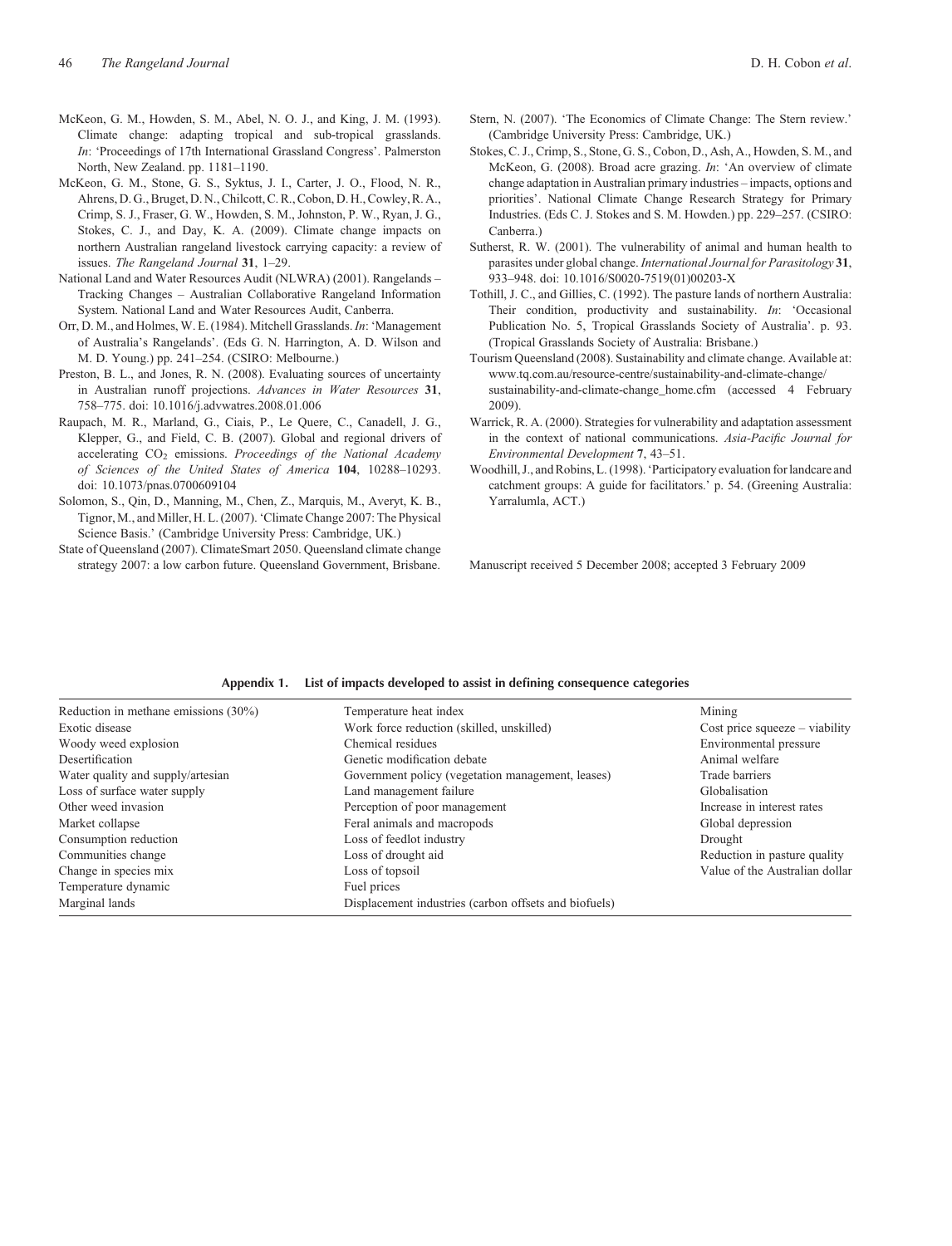| Consequence<br>category | Description of likely consequence                                                                                                                                                                                                        | Examples of the impact                                                                                                                                                                                                                                                                                                                                                                                                 |  |
|-------------------------|------------------------------------------------------------------------------------------------------------------------------------------------------------------------------------------------------------------------------------------|------------------------------------------------------------------------------------------------------------------------------------------------------------------------------------------------------------------------------------------------------------------------------------------------------------------------------------------------------------------------------------------------------------------------|--|
| Catastrophic            | Inability to supply product with a considerable loss of export<br>and domestic markets<br>(Event is unprecedented)                                                                                                                       | - Exotic disease<br>- Long-term super drought - No surface water for agriculture<br>- Price of methane emissions exceeds beef industry value<br>- Global anti-meat cultural change<br>- Market collapse (e.g. global depression, world war affecting clients)                                                                                                                                                          |  |
| Severe                  | Inability to fully supply export and domestic markets<br>for 5 years<br>More than a half of the properties become unviable,<br>with limited restructuring opportunities<br>(Event example: economic impact of the federation<br>drought) | - Woody weed explosion on a regional basis<br>- Increases in tree density by 30%<br>- Government intervention (legislation)<br>- Loss of topsoil<br>- Interest rate increase up to 20%<br>- Trade barriers<br>- Exchange rate goes to US \$1.10 (depending on other currencies)<br>- Prolonged (and repeated) drought                                                                                                  |  |
| Major                   | Inability to fully supply export and domestic markets<br>for $2-5$ years<br>Increasing rate of properties becoming unviable<br>with significant industry restructuring<br>(Event example: 1970s beef slump)                              | - Global consumption reduction<br>- Environmental pressures<br>- Animal welfare lobbying to shut down abattoirs or changing policies<br>on farm management<br>- Interest rate increase up to $12-15%$<br>- Prolonged drought                                                                                                                                                                                           |  |
| Moderate                | Inability to fully supply export and domestic markets<br>for $6-24$ months<br>More marginal properties become unviable with some<br>industry restructuring<br>(Event example: pesticide residue mid 1980s)                               | - Loss of feedlot sub-sector<br>- Pesticide residues<br>- Reduced pasture growth<br>- Response to perceived or real management issues (such as land clearing,<br>genetic modification, use of pesticides etc.)<br>- Fuel prices double<br>- Local reduction in consumption<br>- Drought                                                                                                                                |  |
| Minor                   | Gross margins reduced by more than consumer price index<br>More marginal properties become unviable<br>(Event example: impacts are largely regional)                                                                                     | - More difficult to meet terms of trade due to issues such as compliance,<br>market fluctuations, disease, animal health legislation etc.<br>- Reduction of exceptional circumstances/drought support<br>- Locust/army worm type of outbreak<br>- Flood<br>- Small changes in terms of trade<br>- Feral animals and macropod<br>- Mining<br>- Labour shortage<br>- Pasture species/quality change (adaptation options) |  |

**Appendix 2. Consequence categories for climate change on the grazing industry in northern Australia**

|  | Appendix 3. Likelihood of recurrent and single events occurring given that the climate changes (source AGO 2006) |  |  |  |  |  |
|--|------------------------------------------------------------------------------------------------------------------|--|--|--|--|--|
|--|------------------------------------------------------------------------------------------------------------------|--|--|--|--|--|

| Rating         | Recurrent events                       | Single event                                                                                   |
|----------------|----------------------------------------|------------------------------------------------------------------------------------------------|
| Almost certain | Could occur several times per year     | More likely than not<br>- Probability greater than 50%                                         |
| Likely         | May arise about once per year          | As likely as not<br>$-50/50$ chance                                                            |
| Possible       | May arise once in 10 years             | Less likely than not but still appreciable<br>- Probability less than 50% but still quite high |
| Unlikely       | May arise once in 10 years to 25 years | Unlikely but not negligible<br>- Probability low but noticeably greater than zero              |
| Rare           | Unlikely during the next 25 years      | Negligible<br>- Probability very small, close to zero                                          |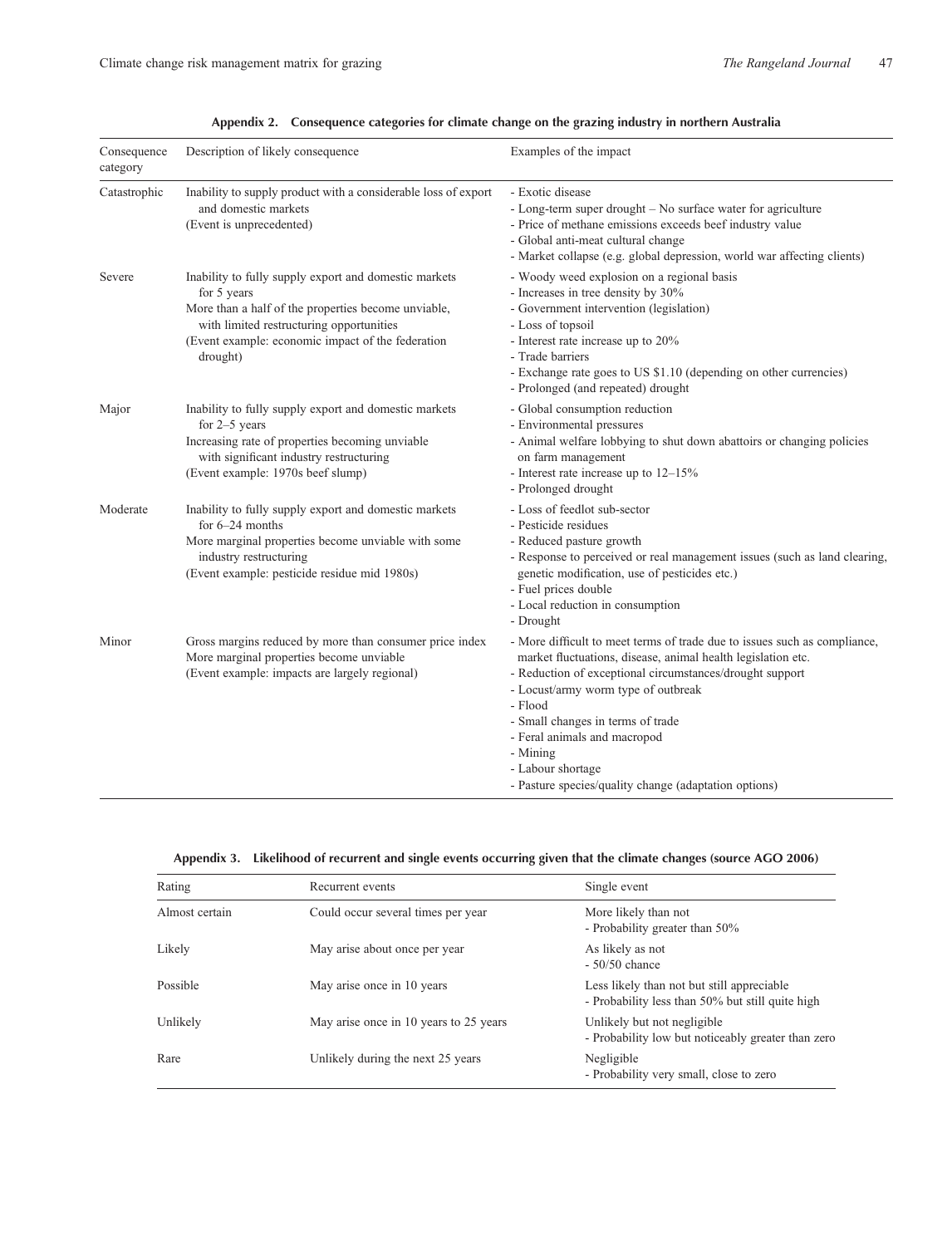#### **Appendix 4. Reference list for Tables 2 and 3**

**1b.** Arthington, A. H., Balcombe, S. R., Wilson, G. A., Thoms, M. C., and Marshall, J. (2005). Spatial and temporal variation in fish-assemblage structure in isolated waterholes during the 2001 dry season of an arid-zone floodplain river, Cooper Creek, Australia. *Marine and Freshwater Research* **56**, 25–35.

**2a.** [Allen Consulting \(2005\).](#page-13-0) Climate Change Risk and Vulnerability. Report to the Australian Greenhouse Office, Department of Environment and Heritage, Canberra. p. 159.

**3a.** Beggs, P. J. (1995). Assessment of the impacts of climate change on human health. *In*: 'Climate impacts assessment workshop abstracts. Development and application of climate change scenarios'. (Eds K. J. Hennessy and A. B. Pittock.) pp. 98–100.

**5a.** Tothill, J. and Partridge, I. (Eds) (1998). Northern Australia: Measuring and monitoring vegetation on pasture lands in northern Australia for sustainable use. *In*: 'Workshop Proceedings'. 15–17 Oct. 1996, Gatton, Qld. (Tropical Grassland Society of Australia: St Lucia, Queensland.)

**5b.** Steffen, W. (2005). Farming profitably in a changing climate. CLIMAG, Edition Nine. Available at: http://products.lwa.gov.au/files/PN050834.pdf (accessed 4 February 2009).

**6a.** Cobon D. H., Bell, K. L., McKeon, G. M., Clewett, J. F., and Crimp, S. (2005). Potential climate change impacts on beef production systems in Australia. *In*: 'XX International Grassland Congress: Offered Papers'. (Eds F. P. O'Mara, R. J. Wilkins, L. 't Mannetje, D. K. Lovett, P. A. M. Rogers and T. M. Boland.) p. 557. (Wageningen Academic Publishers: Wageningen, The Netherlands.)

**6b.** Cobon, D. H., Connelly, P. T., Bailey, J. V., and Newmann, P. A. (1994). Managing sheep for optimum productivity in Astrebla pastures in north-west Queensland. *The Rangeland Journal* **16**, 39–50.

**7a.** Cobon, D. H., Toombs, N. R., and Zhang, X. (2007*a*). Climate change impacts on the sediment load for the Nogoa catchment of the Fitzroy Basin. *In*: 'Proceedings of the MODSIM 2007 International Conference on Modelling and Simulation'. Christchurch. (Eds L. Oxley and D. Kulasiri.) pp. 853–859. (Modelling and Simulation society of Australia and New Zealand.)

**8a.** Cobon, D. H., and Toombs, N. R. (2007*b*). Climate change impacts on the water resources of the Cooper Creek Catchment. *In*: 'Proceedings of the MODSIM 2007 International Conference on Modelling and Simulation'. Christchurch. (Eds L. Oxley and D. Kulasiri.) pp. 483–489. (Modelling and Simulation Society of Australia and New Zealand.)

**9a.**Cobon, D. H., and Toombs, N. R. (2007*c*). Practical adaptation to climate change in regional natural resource management: Queensland Case Studies – Fitzroy Basin Report – Part A. Project EP08. Australian Greenhouse Office, Canberra.

**10a.** Cobon, D. H., and Toombs, N. R. (2007*d*). Practical adaptation to climate change in regional natural resource management: Queensland Case Studies – Fitzroy Basin Report – Part B. Project EP08. Australian Greenhouse Office, Canberra.

**11a.**Cobon, D. H., and Toombs, N. R. (2007*e*). Practical adaptationto climate changein regional natural resource management: QueenslandCase Studies –Desert Channels Queensland Report. Project EP08. Australian Greenhouse Office, Canberra.

**12a.** Cobon, D. H., and Toombs, N. R. (2007*f* ). Practical adaptation to climate change in regional natural resource management: Queensland Case Studies – Queensland Murray–Darling Basin Report. Project EP08. Australian Greenhouse Office, Canberra.

**13a.**Cobon, D. H., and Toombs, N. R. (2007*g*). Practical adaptationto climate changein regional natural resource management: QueenslandCase Studies – Southeast Queensland Report. Project EP08. Australian Greenhouse Office, Canberra.

**14a.** Cobon, D. H., and Toombs, N. R. (2008*a*). Impacts and adaptation to climate change in beef production systems in central Queensland. *In:* 'Multifunctional grasslands in a changing world. Vol. 1. Proceedings of the 21st International Grassland Congress and the 8th International Rangeland Congress'. Hohhot. (Eds Organising Committee of 2008 IGC/IRC Conference) p. 877. (Guangdong Peoples Publishing House: Guangzhou, China.)

**15a.** Cobon, D. H., and Toombs, N. R. (2008*b*). Impacts of climate change on regulated and non-regulated water systems in Australia. *In*: 'Multifunctional grasslands in a changing world. Vol. 1. Proceedings of the 21st International Grassland Congress and the 8th International Rangeland Congress'. Hohhot. (Eds Organising Committee of 2008 IGC/IRC Conference) p. 826. (Guangdong Peoples Publishing House: Guangzhou, China.)

**16a.** Crimp, S.J., and McKeon, G. M. (1998). Climate change under enhanced greenhouse conditions in Queensland: A discussion of potential biophysical impacts and suggestions for research. Queensland Centre for Climate Applications, Department of Natural Resources, Brisbane.

**17b.** Garnaut, R. (2008). 'The Garnaut climate change review: Final report.' (Cambridge University Press: Canberra, ACT.)

**17d.** Hall, W. B., McKeon, G. M., Carter, J. O., Day, K. A., Howden, S. M., Scanlan, J. C., Johnston, P. W., and Burrows, W. H. (1998). Climate change and Queensland's grazing lands: II. An assessment of the impact on animal production from native pastures. *The Rangeland Journal* **20**, 177–205.

**17e.** Hopkins, P. S., Knights, G. I., and Le Feuvre, A. S. (1978). Studies of the environmental physiology of tropical Merinos. *Australian Journal of Agricultural Research* **29**, 161–171.

**17f.** Hopkins, P. S., and Pratt, M. S. (1976). Some practical considerations for improving the pregnancy rate of tropical merinos. *Australian Society of Animal Production* **11**, 153–156.

**17 g.** Hopkins, P. S., Pratt, M. S., Knights G. I. (1976). The impact of environmental factors on sheep breeding in the semi-arid tropics. *In*: 'Proceedings of the International Sheep Breeding Congress'. Muresk, pp. 105–108.

**17h.** Hennessy, K., Fitzharris, B., Bates, C., Harvey, N., Howden, S. M., Hughes, L., Salinger, J., and Warrick, R. (2007). Australia and New Zealand. Climate Change 2007: Impacts, Adaptation and Vulnerability. *In*: Contribution of Working Group II to the Fourth Assessment Report of the Intergovernmental Panel on Climate Change. (Eds M. L. Parry, O. F. Canziani, J. P. Palutikof, P. J. van der Linden and C. E. Hanson.) pp. 507–540. (Cambridge University Press: Cambridge, UK.)

**17i.** Heyhoe, E., Kim, Y., Kokic, P., Levantis, C., Ahammad, H., Schneider, K., Crimp, S., Nelson, R., Flood, N., and Carter, J. (2007). Adapting to climate change – issues and challenges in the agricultural sector. *Australian Commodities* **14,** 167–178.

**18a.** Howden, S. M., Ash, A., Barlow, S., Booth, T., Charles, S., Cechet, B., Crimp, S., Gifford, R., Hennessy, K., Jones, R., Kirschbaum, M., McKeon, G., Meinke, H., Park, S., Sutherst, B., Webb, L., and Whetton, P. (2003*a*). An overview of the adaptive capacity of the Australian agricultural sector to climate change - options, costs and benefits. CSIRO Sustainable Ecosystems, Canberra.

**19a.** Howden, S. M., Meinke, H., Power, B., and McKeon, G. M. (2003*b*). Risk management of wheat in a non-stationary climate: frost in Central Queensland. *In*: 'MODSIM 2003 International Congress on Modelling and Simulation'. Townsville. (Ed. D. A. Post.) pp. 17-22. (Modelling and Simulation Society of Australia and New Zealand.)

**19b.** Howden, S. M., Reyenga, P. J., and Meinke, H. (2003*c*). Managing the quality of wheat grain under global change. *In*: 'MODSIM 2003 International Congress on Modelling and Simulation'. Townsville. (Ed. D. A. Post.) p. 35–40. (Modelling and Simulation Society of Australia and New Zealand.)